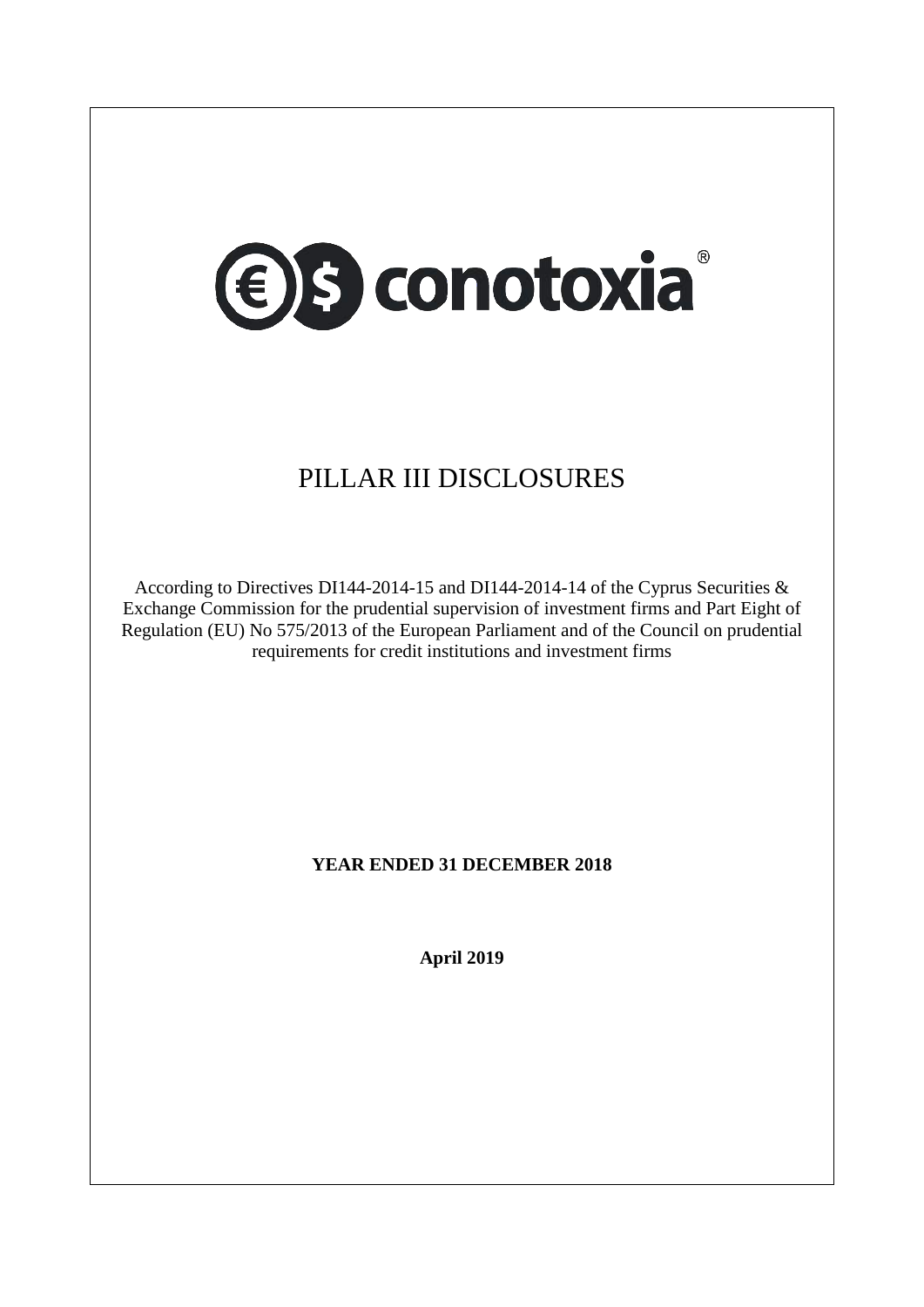# *<u>●</u>S* conotoxia®

# 2018 Pillar III Disclosures Report

#### **CONTENTS**

| 1.3.2. Disclosure Policy: Basis and Frequency of Disclosure / Location and verification  6 |  |
|--------------------------------------------------------------------------------------------|--|
|                                                                                            |  |
|                                                                                            |  |
|                                                                                            |  |
|                                                                                            |  |
|                                                                                            |  |
|                                                                                            |  |
|                                                                                            |  |
|                                                                                            |  |
|                                                                                            |  |
|                                                                                            |  |
|                                                                                            |  |
|                                                                                            |  |
|                                                                                            |  |
|                                                                                            |  |
|                                                                                            |  |
| 3.2. Main features of Common Equity Tier 1, Additional Tier 1 and Tier 2 instruments19     |  |
|                                                                                            |  |
| 4. COMPLIANCE WITH THE REGULATION AND THE OVERALL PILLAR II RULE  22                       |  |
|                                                                                            |  |
|                                                                                            |  |
|                                                                                            |  |
|                                                                                            |  |
|                                                                                            |  |
|                                                                                            |  |
| 5.1.3. Credit Risk - Analysis of Average exposures and total amount of exposures after     |  |
| 5.1.4. Credit Risk - Risk Weighted Assets by Geographical distribution of the exposure     |  |
|                                                                                            |  |
|                                                                                            |  |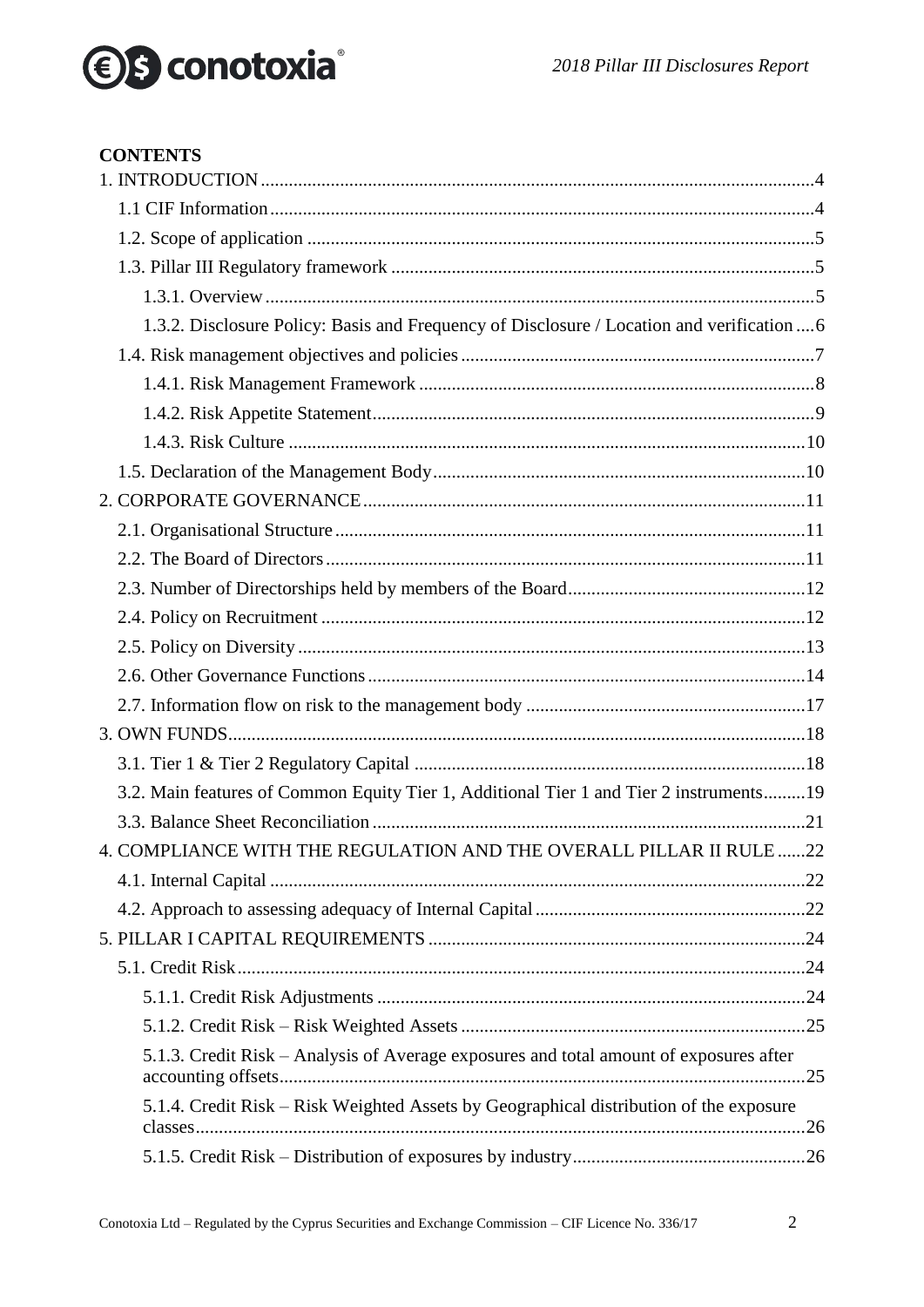# *<u>●</u>S* conotoxia®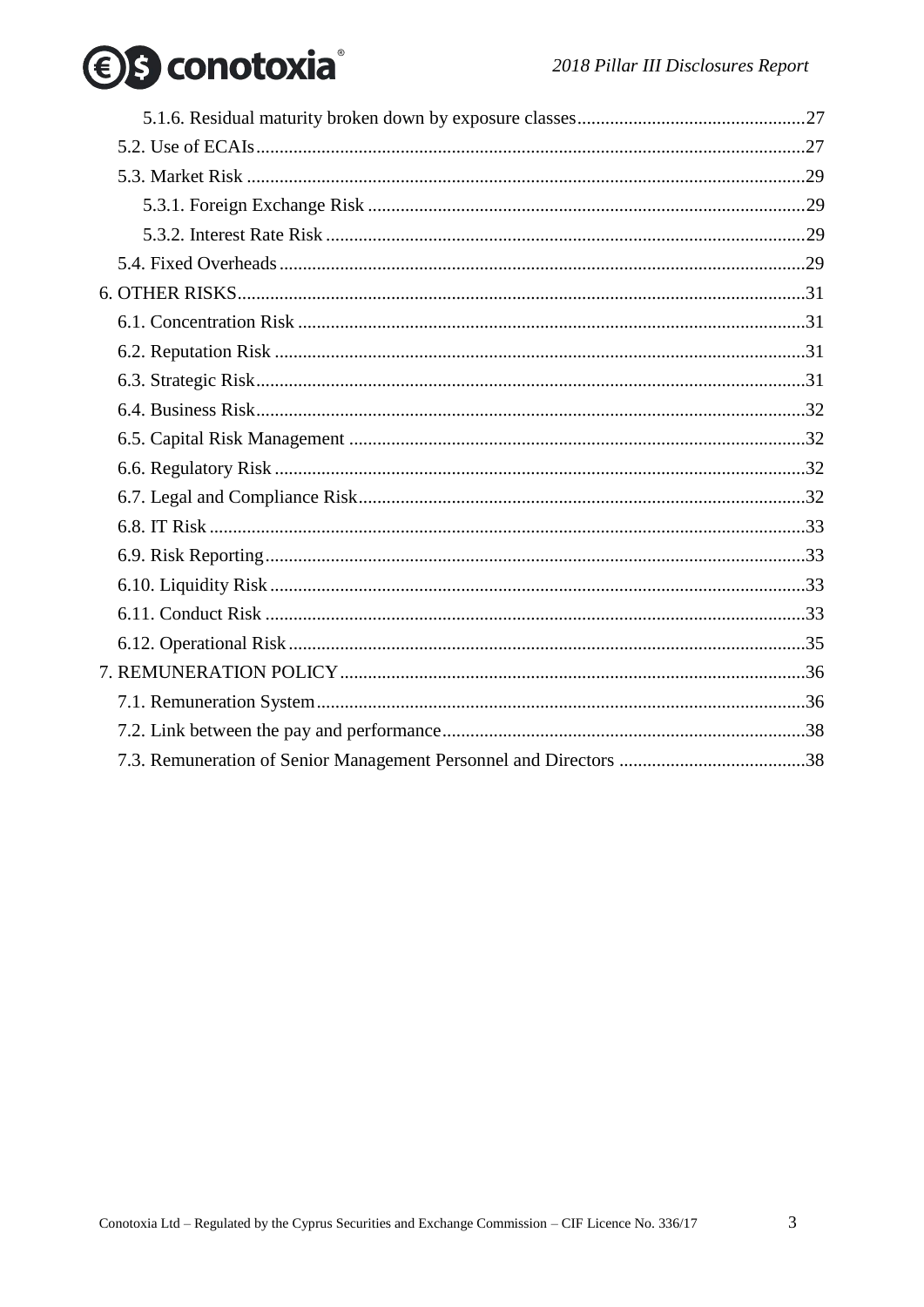

# <span id="page-3-0"></span>**1. INTRODUCTION**

#### <span id="page-3-1"></span>**1.1 CIF Information**

Conotoxia Ltd (hereinafter the "Company") was incorporated in the Republic of Cyprus on 15 January 2016 as a private limited liability company with registration number HE 351239. It is a Cyprus Investment Firm (hereinafter "CIF") and is authorized and regulated in Cyprus by the Cyprus Securities and Exchange Commission (CySEC), CIF licence No. 336/17 on the 11 September 2017 and activated on 11 November 2017.

The table below illustrates the current licence information of the Company:

|                            |  | Table 1 - Company Licence Information (based on the Third Appendix of the Law |  |  |  |  |
|----------------------------|--|-------------------------------------------------------------------------------|--|--|--|--|
| $87(I)/2017$ , as amended) |  |                                                                               |  |  |  |  |

|             |                  | <b>Investment Services and Activities</b> |                |                          |                          |   |   |   |   |              |              | <b>Ancillary Services</b> |   |              |   |                |  |              |  |  |
|-------------|------------------|-------------------------------------------|----------------|--------------------------|--------------------------|---|---|---|---|--------------|--------------|---------------------------|---|--------------|---|----------------|--|--------------|--|--|
|             |                  |                                           | $\overline{2}$ | 3                        | 4                        | 5 | 6 | 7 | 8 | 1            | $\mathbf{2}$ | 3                         | 4 | 5            | 6 | $\overline{7}$ |  |              |  |  |
|             |                  | ✓                                         | ✓              |                          | $\overline{\phantom{0}}$ |   |   |   | - | $\checkmark$ |              |                           |   |              |   |                |  | $\checkmark$ |  |  |
|             | $\overline{2}$   |                                           | ✓              |                          |                          |   |   |   |   | ✔            |              |                           |   | w<br>v       |   |                |  |              |  |  |
|             | $\overline{3}$   |                                           | ✓              | $\overline{\phantom{0}}$ | $\overline{\phantom{0}}$ |   |   |   | - | ✓            |              |                           |   |              |   |                |  |              |  |  |
|             | 4                |                                           | ✓              | $\overline{\phantom{0}}$ | $\overline{\phantom{a}}$ |   |   |   | - | ✓            |              |                           |   |              |   |                |  |              |  |  |
| Instruments | 5                | √                                         | ✓              | $\overline{\phantom{0}}$ | $\overline{\phantom{0}}$ |   |   |   | - | ✓            |              |                           |   | ✓            |   |                |  |              |  |  |
|             | 6                |                                           | ✓              |                          | $\overline{\phantom{0}}$ |   |   |   | - | √            |              |                           |   |              |   |                |  |              |  |  |
|             | 7                |                                           | ✓              |                          |                          |   |   |   | - | $\checkmark$ |              |                           |   |              | v |                |  |              |  |  |
| Financial   | 8                | ✓                                         | ✓              |                          | $\overline{\phantom{0}}$ |   |   |   | - | ✓            |              |                           |   |              | ✓ |                |  |              |  |  |
|             | $\boldsymbol{9}$ |                                           |                |                          |                          |   |   |   |   |              |              |                           |   | $\checkmark$ |   |                |  |              |  |  |
|             | 10               |                                           | ✓              |                          |                          |   |   |   |   | ັ            |              |                           |   | v            |   |                |  |              |  |  |
|             | 11               |                                           |                |                          |                          |   |   |   |   |              |              |                           |   |              |   |                |  |              |  |  |

The Company is authorised to provide the following **Investment Services**, in accordance with Part I of the First Appendix of the Law 87(I)/2017, as amended:

- Reception and transmission of orders in relation to one or more financial instruments
- Execution of orders on behalf of clients

The Company is also authorised to provide the following **Ancillary Services**, in accordance with Part II of the First Appendix of the Law 87(I)/2017, as amended:

- Safekeeping and administration of financial instruments for the account of clients, including custodianship and related services such as cash/collateral management.
- Foreign exchange services where these are connected to the provision of investment services.
- Investment research and financial analyses or other forms of general recommendation relating to transactions in financial instruments

The Company is authorised to provide the aforementioned investment and ancillary services, as applicable for each service, for the following Financial Instruments, in accordance with Part III of the Third Appendix of the Law 87(I)/2017, as amended:

- 1. Transferable Securities
- 2. Money Market Instruments
- 3. Units in Collective Investment Undertakings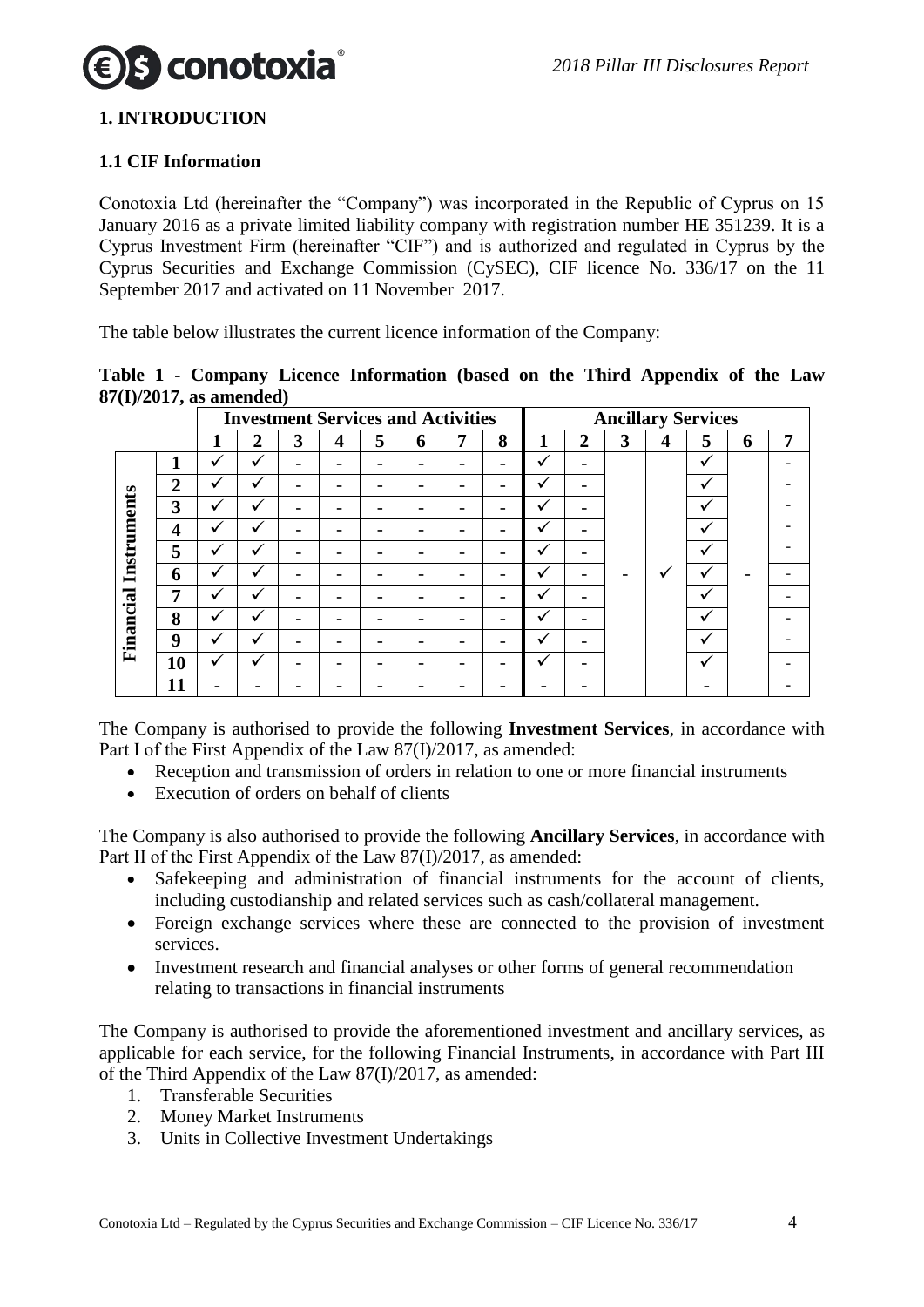

- 4. Options, futures, swaps, forward rate agreements and any other derivative contracts relating to securities, currencies, interest rates or yields, or other derivatives instruments, financial indices or financial measures which may be settled physically or in cash.
- 5. Options, futures, swaps, forward rate agreements and any other derivative contracts relating to commodities that must be settled in cash or may be settled in cash at the option of one of the parties (otherwise than by reason of a default or other termination event).
- 6. Options, futures, swaps, and any other derivative contract relating to commodities that can be physically settled provided that they are traded on a regulated market or/and an MTF
- 7. Options, futures, swaps, forwards and any other derivative contracts relating to commodities, that can be physically settled not otherwise mentioned in point 6 of Part III and not being for commercial purposes, which have the characteristics of other derivative financial instruments, having regard to whether, inter alia, they are cleared and settled through recognised clearing houses or are subject to regular margin calls
- 8. Derivative instruments for the transfer of credit risk
- 9. Financial contracts for differences
- 10. Options, futures, swaps, forward rate agreements and any other derivative contracts relating to climatic variables, freight rates, emission allowances or inflation rates or other official economic statistics that must be settled in cash or may be settled in cash at the option of one of the parties (otherwise than by reason of a default or other termination event), as well as any other derivative contract relating to assets, rights, obligations, indices and measures not otherwise mentioned in this Part, which have the characteristics of other derivative financial instruments, having regard to whether, inter alia, they are traded on a regulated market or an MTF, are cleared and settled through recognised clearing houses or are subject to regular margin calls.

Moreover, based on Article 95(1) of the Regulation (EU) 575/2013 (the "Regulation" or "CRR"), the Company is categorised as "**Limited Licence**" CIF with minimum/initial capital requirement of  $£125,000$ .

# <span id="page-4-0"></span>**1.2. Scope of application**

The Company is publishing the disclosures on an individual (solo) basis. The Pillar III disclosures is prepared in accordance with the Pillar 3 disclosure requirements as laid out in Part Eight of the Regulation No. 575/2013 (CRR) and Capital Requirement Directive IV.

The report is based on the Annual Reports and Financial Statements which are prepared in accordance with International Financial Reporting Standards (IFRS) and the provisions of the Cyprus Company Law, Cap. 113.

# <span id="page-4-1"></span>**1.3. Pillar III Regulatory framework**

# <span id="page-4-2"></span>**1.3.1. Overview**

This Pillar III report (the 'Report') has been prepared in accordance with Section 4 (Paragraph. 32) of the CySEC Directive DI144-2014-14 of 2014 (the "Directive") for the prudential supervision of investment firms which implements the Regulation 575/2013 (the "Regulation" or "CRR") and the European Directive 2013/36/EU (the "European Directive" or "CRD IV"), as well as the relevant provisions of new Law 87(I)/2017 (hereinafter, the "Law"), as amended. It is noted that the Law  $144(I)/2007$  has been replaced by Law  $87(I)/2017$ , for the purpose of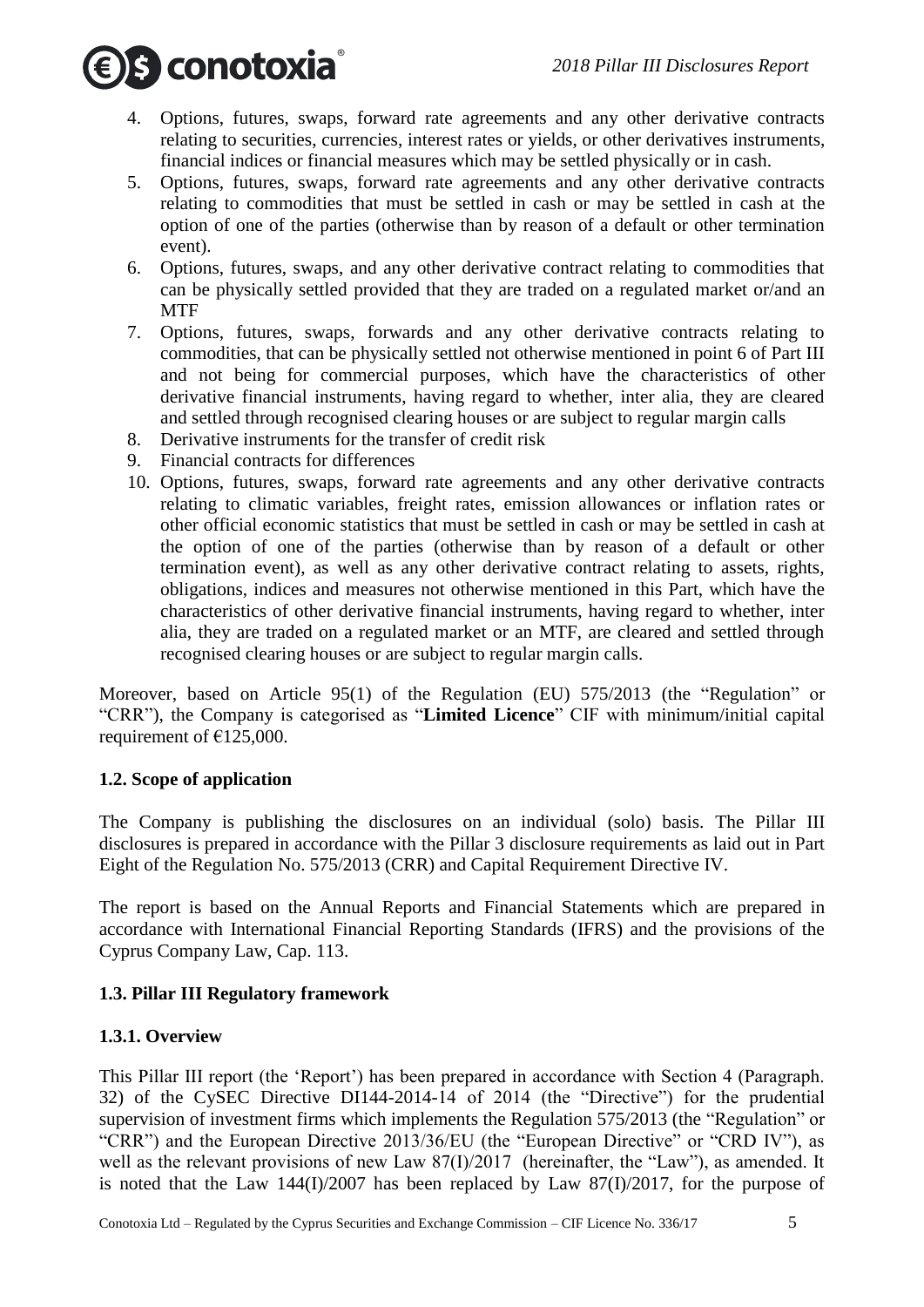# S conotoxia

harmonization with European Directive 2 2014/65/EU ("MIFID II") which applies to Cypriot investment firms (CIFs), market operators, data reporting service providers (DRSP), and thirdcountry firms providing investment services or activities through the establishment of a branch in the Republic.

The CRR establishes the prudential requirements for capital, liquidity and leverage that entities need to abide by. Furthermore, CRR introduces significant changes in the prudential regulatory regime applicable to institutions including amended minimum capital ratios, changes to the definition of capital and the calculation or risk weighted assets and the introduction of new measures relating to leverage, liquidity and funding. Additionally, CRR permits a transition period for certain of the enhanced capital requirements and certain other measures, such as the leverage ratio, which are not expected to be fully implemented until 2018. CRR is immediately binding on all EU member states. CRD IV governs access to internal governance arrangements including remuneration, Board of Directors (the "Board") composition and transparency.

The Regulatory framework consists of a three "Pillar" approach:

- **Pillar I** Establishes minimum capital requirements, defines eligible capital instruments, and prescribes rules for calculating RWA for credit risk, market risk and operational risk.
- **Pillar II** Requires firms and supervisors to take a view on whether a firm should hold additional capital against: risks considered under Pillar I that are not fully captured by the Pillar I process (e.g. credit concentration risk), risks not taken into account by the Pillar I process (e.g. interest rate risk in the banking book, business and strategic risk) and factors external to the firm (e.g. business cycle effects). Pillar II connects the regulatory capital requirements to the Company's Internal Capital Adequacy Assessment Process ("ICAAP") and to the reliability of its internal control structures. The function of Pillar II is to provide communication between supervisors and institutions on a continuous basis and to evaluate how well the institutions are assessing their capital needs relative to their risks. If a deficiency arises, prompt and decisive action is taken to restore the appropriate relationship of capital to risk.
- **Pillar III** Market Discipline requires the disclosure of information regarding the risk management policies of the Company, as well as the results of the calculations of minimum capital requirements, together with concise information as to the composition of original own funds.

# <span id="page-5-0"></span>**1.3.2. Disclosure Policy: Basis and Frequency of Disclosure / Location and verification**

According to the Directive, the risk management disclosures should be included in either the financial statements of the CIFs if these are published, or on their websites. The Pillar III disclosure requirements are contained in Articles 431 to 455 of the Regulation. In addition, these disclosures must be verified by the external auditors of the CIF. The CIF will be responsible to submit its external auditors' verification report to CySEC. The Company has included its risk management disclosures as per the Directive on its website as it does not publish its financial statements. Verification of these disclosures has been made by the external auditors and sent to CySEC.

The Regulation provides that institutions may omit one or more disclosures, if such disclosures are not regarded as material, except for the following disclosures: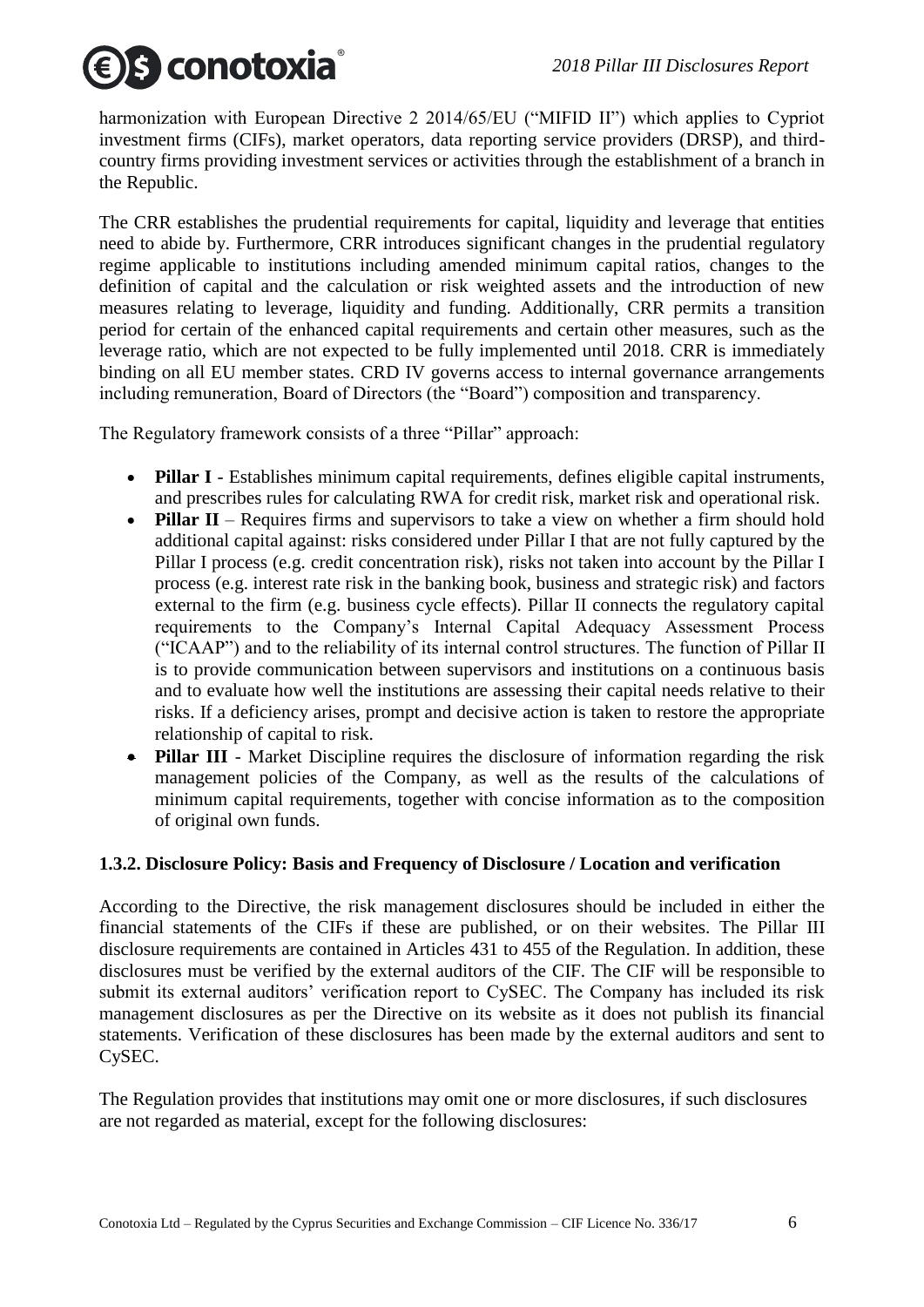

- Regarding the policy on diversity with regard to selection of members of the management body, its objectives and any relevant targets set out in that policy, and the extent to which these objectives and targets have been achieved (*Article 435 (2) (c)*of CRR).
- Own funds *(Article 437* of CRR).
- Remuneration policy *(Article 450* of CRR).

Materiality is based on the criterion that the omission or misstatement of information would be likely to change or influence the decision of a reader relying on that information for the purpose of making economic decisions. Where the Company has considered a disclosure to be immaterial, this was not included in the document.

#### Disclosures and Confidential Information

The Regulation also provides that institutions may omit one or more disclosures, if such disclosures are regarded as confidential or proprietary. The CRR defines proprietary as if sharing that information with the public would undermine its competitive position. It may include information on products or systems which, if shared with competitors, would render an institution's investments therein less valuable.

Information is regarded as confidential if there are obligations to customers or other counterparty relationships binding the institution to confidentiality. Under the light of the above, the Company avoided to disclose such confidential information in this report.

#### **Frequency**

The Company's policy is to publish the disclosures required on an annual basis. The frequency of disclosure will be reviewed should there be a material change in approach used for the calculation of capital, business structure or regulatory requirements.

#### Medium and location of publication

Institutions may determine the appropriate medium, location and means of verification to comply effectively with the disclosure requirements. In this respect, the Company's Pillar III disclosures are published on the Company's website https://conotoxia.com/forex.

#### 1.5.4. Verification

The Company's Pillar III disclosures are subject to internal review and validation prior to being submitted to the Board for approval. The Company's Pillar III disclosures have been reviewed and approved by the Board. In addition, the Remuneration disclosures have been reviewed by the Risk Manager.

#### <span id="page-6-0"></span>**1.4. Risk management objectives and policies**

To ensure effective risk management, the Company has adopted the Three Lines of Defence model, with clearly defined roles and responsibilities.

First Line of Defence: Managers are responsible for establishing an effective control framework within their area of operation and identifying and controlling all risks so that they are operating within the organisational risk appetite and are fully compliant with Company's policies and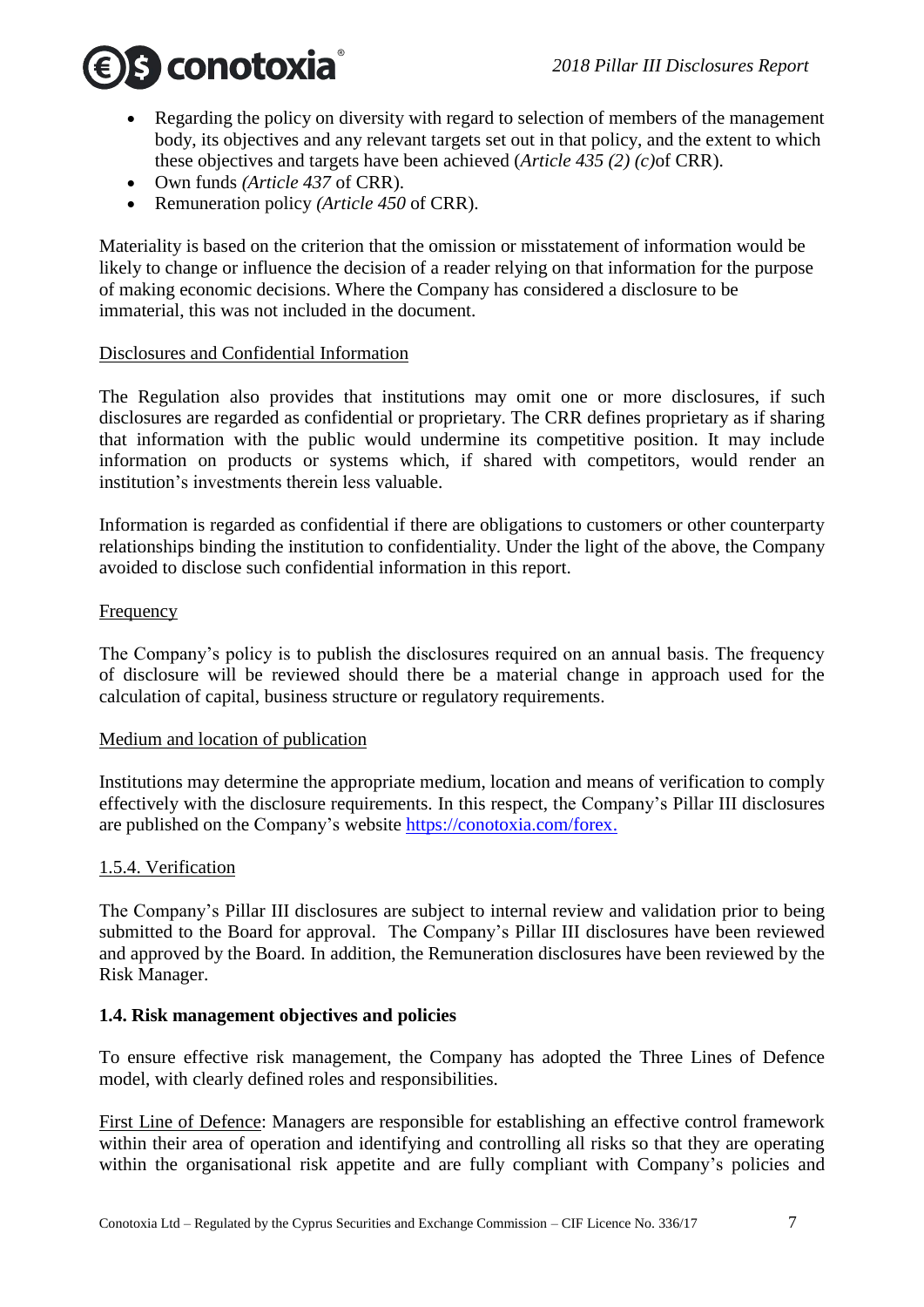# S conotoxia

where appropriate defined thresholds. First Line of Defence acts as an early warning mechanism for identifying (or remedying) risks or failures.

Second Line of Defence: The Risk Management Function is responsible for proposing to the Board appropriate objectives and measures to define the Company's risk appetite and for devising the suite of policies necessary to control the business including the overarching framework and for independently monitoring the risk profile, providing additional assurance where required. The Risk Management Function will leverage their expertise by providing frameworks, tools and techniques to assist management in meeting their responsibilities, as well as acting as a central coordinator to identify enterprise wide risks and make recommendations to address them. Integral to the mission of Second Line of Defence is identifying risk areas, detecting situations/activities, in need of monitoring and developing policies to formalise risk assessment, mitigation and monitoring.

Third Line of Defence: Comprises by the Internal Audit Function which is responsible for providing assurance to the Board on the adequacy of design and operational effectiveness of the systems of internal controls. Internal Audit undertakes on-site inspections/visits to ensure that the responsibilities of each Function are discharged properly (i.e. soundly, honestly and professionally) as well as reviews the Company's relevant policies and procedures. Internal Audit works closely with both the First and Second Lines of Defence to ensure that its findings and recommendations are taken into consideration and followed, as applicable.

# <span id="page-7-0"></span>**1.4.1. Risk Management Framework**

Managing risk effectively in a continuously changing risk environment, requires a strong risk management culture. As a result, the Company has established an effective risk oversight structure and the necessary internal organisational controls to ensure that the Company undertakes the following:

- The adequate risk identification and management
- The establishment of the necessary policies and procedures
- The setting and monitoring of the relevant limits and
- Compliance with the applicable legislation

The Board meets on a regular basis, and receives updates on risk and regulatory capital matters from management. The Board reviews regularly (at least annually) written reports concerning compliance, risk management and internal audit policies, procedures and work as well as the Company's risk management policies and procedures as implemented by Management.

As part of its business activities, the Company faces a variety of risks, the most significant of which are described further below. The Company holds regulatory capital against three allencompassing main types of risk: credit risk, market risk and operational risk.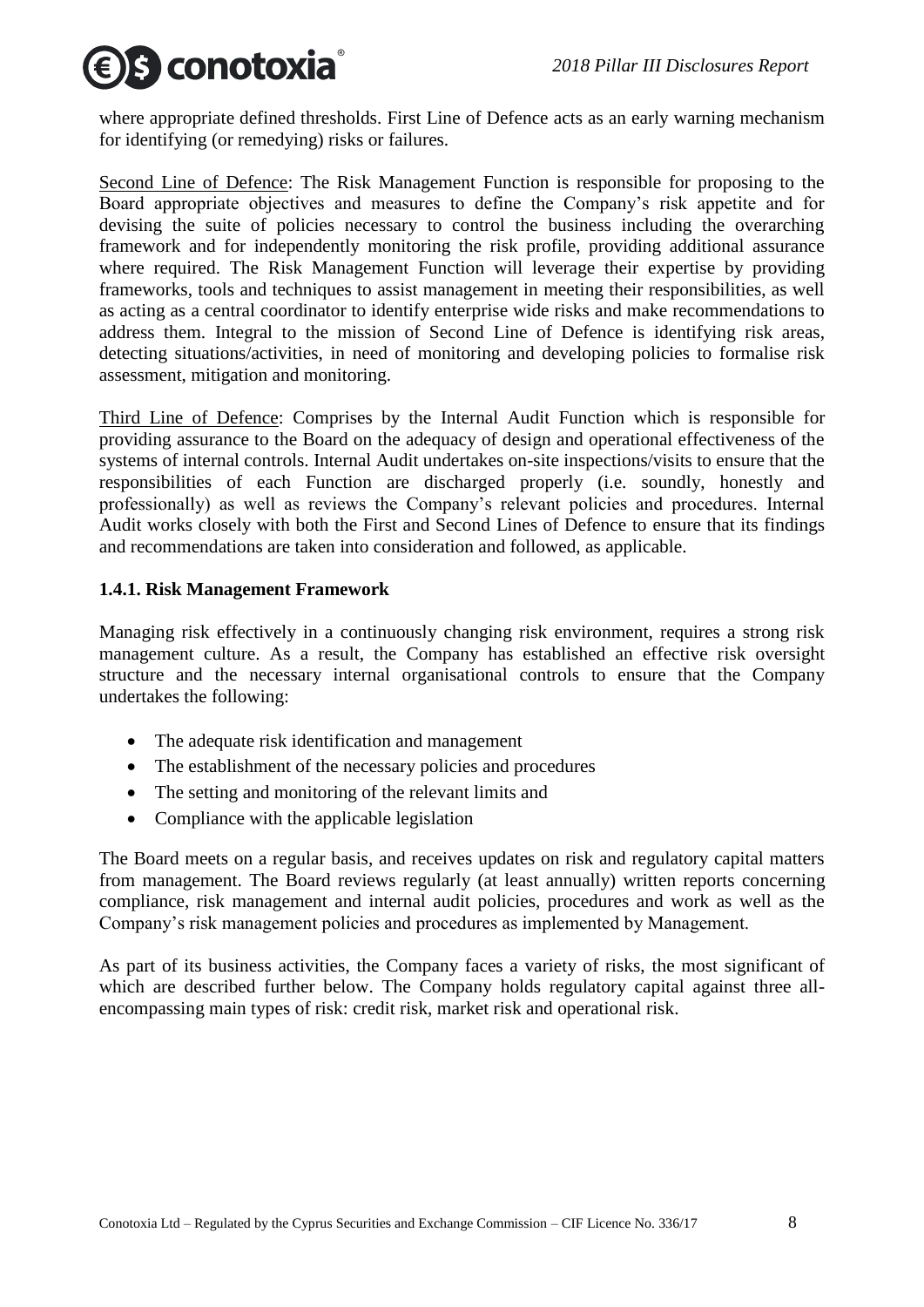

#### **Risk Policy Statement (PS-01-2019)**

The Policy Statement (PS-01-2019) provides public guidance on CySEC's approach on the risk management arrangements of those Cypriot Investment Firms ("CIFs") providing investment services and/or performing investment activities in financial contract for differences ("CFDs").

The European Securities and Markets Authority (ESMA) has adopted new intervention measures on the provision of CFDs including the Negative Balance Protection (NBP) Requirement for protecting retail clients exposed to the consequences of trading in CFD. The purpose of this arrangement is to ensure that the maximum loss for the clients from trading CFDs never exceeds the client's available funds in the specific amount when the "margin close-out protection" cannot be effectively applied. Following the implementation of the ESMA decision and following a market-wide review of CFD CIFS, the Cyprus Securities and Exchange Commission (CySEC) has imposed Risk Management Transferring Arrangements in order to enhance the market structure for CFD CIFs and monitor the compliance with the new requirements.

Furthermore, according to the Policy Statement Limited Licence CFD CIFs which are engaging in Aggregation of Client Orders (irrespective of the client categorisation) were requested to either cease this trading model or extend their licence to also include the investment activity of Dealing on Own Account, within the meaning of the Law. Furthermore, Limited Licence CIFs were requested to restructure their contractual agreements with their LPs in order to ensure that they do not assume any responsibility to cover any negative balances that may appear in the trading accounts of their retail clients. Otherwise, these CIFs are required to apply for licence extension to include the Dealing on Own Account investment service.

In this respect, the Company does not have Negative Balance Protection clause on its agreements with its LPs and as such a licence extension application for the investment service of Dealing on Own Account has been applied.

#### <span id="page-8-0"></span>**1.4.2. Risk Appetite Statement**

Risk appetite is the level and type of risk a firm is able and willing to assume in its exposures and business activities, given its business objectives and obligations to stakeholders. Risk appetite is generally expressed through both quantitative and qualitative means and should consider extreme conditions, events and outcomes. In addition, risk appetite should reflect potential impact on earnings, capital and funding/liquidity.

The company has a low risk appetite in respect to investing and to managing business and operational activities

According to Financial Stability Board (FSB) an appropriate risk appetite framework (RAF) should enable risk capacity, risk appetite, risk limits, and risk profile to be considered for business lines and legal entities as relevant, and within the group context. The Risk appetite framework is defined as the overall approach, including policies, processes, controls, and systems through which risk appetite is established, communicated, and monitored. It includes a risk appetite statement, risk limits, and an outline of the roles and responsibilities of those overseeing the implementation and monitoring of the RAF. The RAF should consider material risks to the financial institution, as well as to the institution's reputation vis-à-vis policyholders, depositors, investors and customers. The RAF aligns with the institution's strategy.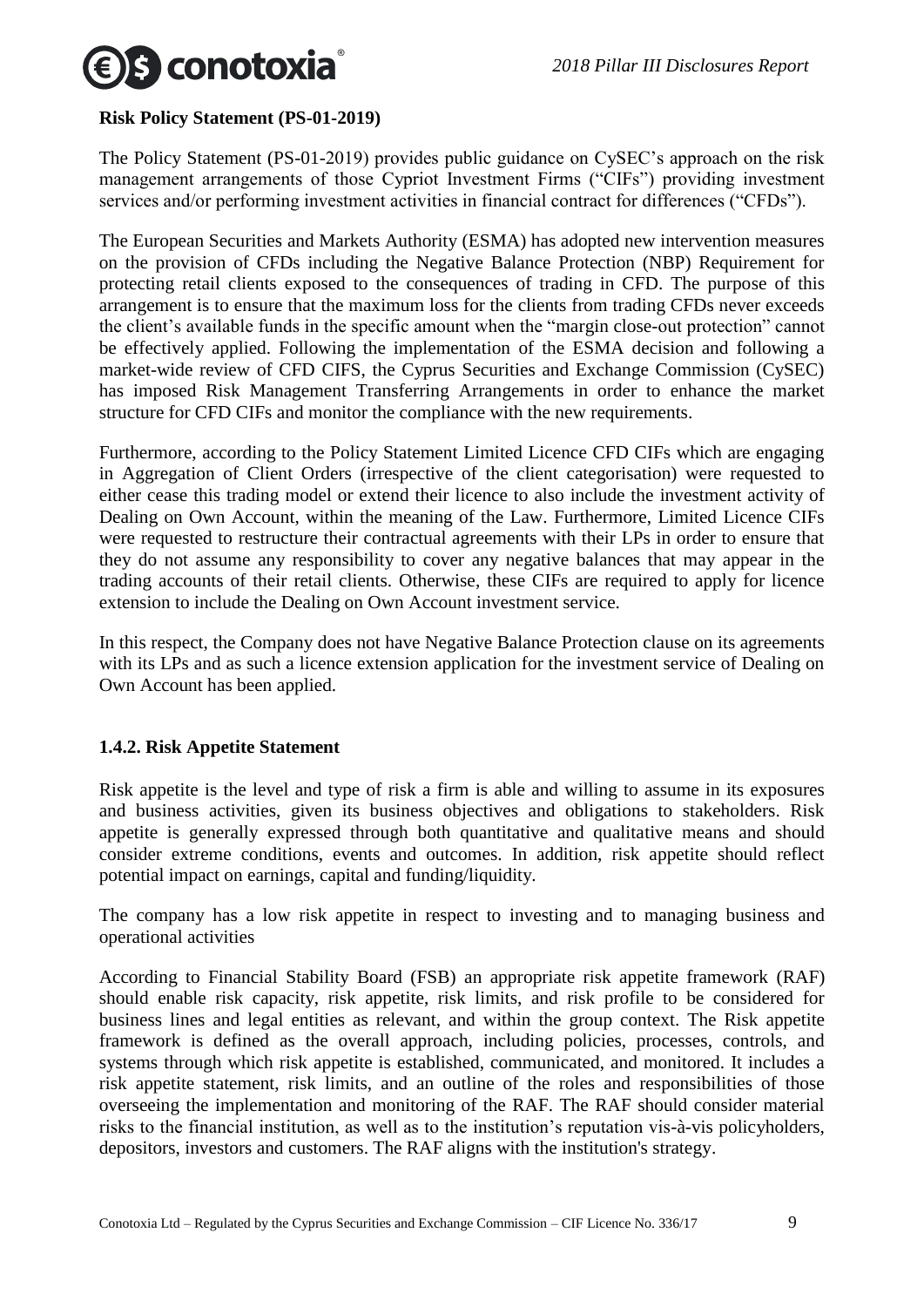# s conotoxia

The company is assessing its risk appetite in respect to investing and to managing business and operational activities while the Company's Risk Appetite Statement is prepared by the Risk Manager and approved by the Board of Directors.

| $\frac{1}{2}$ and $\frac{1}{2}$ and $\frac{1}{2}$ and $\frac{1}{2}$ and $\frac{1}{2}$ |                                                                  |
|---------------------------------------------------------------------------------------|------------------------------------------------------------------|
| <b>Risk Area</b>                                                                      | <b>Risk Types</b>                                                |
| Financial                                                                             | <b>Credit Risk</b>                                               |
|                                                                                       | <b>Market Risk</b>                                               |
|                                                                                       | • Liquidity Risk                                                 |
| Reputational                                                                          | <b>Conduct Risk</b>                                              |
|                                                                                       | <b>Customer Risk</b>                                             |
|                                                                                       | Regulatory Risk<br>$\bullet$                                     |
|                                                                                       | <b>External reputational Risk</b>                                |
| Operational & People                                                                  | The risk associated with the failure of key processes or systems |
|                                                                                       | and the risks of not having the right quality and quantity of    |
|                                                                                       | people to operate those processes                                |

# **Table 2 - Risk Appetite areas**

The Risk Appetite framework has been designed to create links to the strategic long term plan, capital planning and the Company's risk management framework.

The Board approves the Company's corporate strategy, business plans, budget, long term plan and ICAAP. The Company employs mitigation techniques defined within the Company's policies, to ensure risks are managed within Risk Appetite.

# <span id="page-9-0"></span>**1.4.3. Risk Culture**

Risk culture is a critical element in the Company's risk management framework and procedures. Management considers risk awareness and risk culture within the Company as an important part of the effective risk management process. Ethical behaviour is a key component of the strong risk culture and its importance is also continuously emphasised by the management.

The Company is committed to embedding a strong risk culture throughout the business where everyone understands the risks they personally manage and are empowered and qualified to take accountability for them. The Company embraces a culture where each of the business areas is encouraged to take risk–based decisions, while knowing when to escalate or seek advice.

# <span id="page-9-1"></span>**1.5. Declaration of the Management Body**

The Board is responsible for reviewing the effectiveness of the Company's risk management arrangements and systems of financial and internal control. These are designed to manage rather than eliminate the risks of not achieving business objectives, and – as such – offer reasonable but not absolute assurance against fraud, material misstatement and loss. The Board considers that it has in place adequate systems and controls with regard to the Company's profile and strategy and an appropriate array of assurance mechanisms, properly resourced and skilled, to avoid or minimise loss.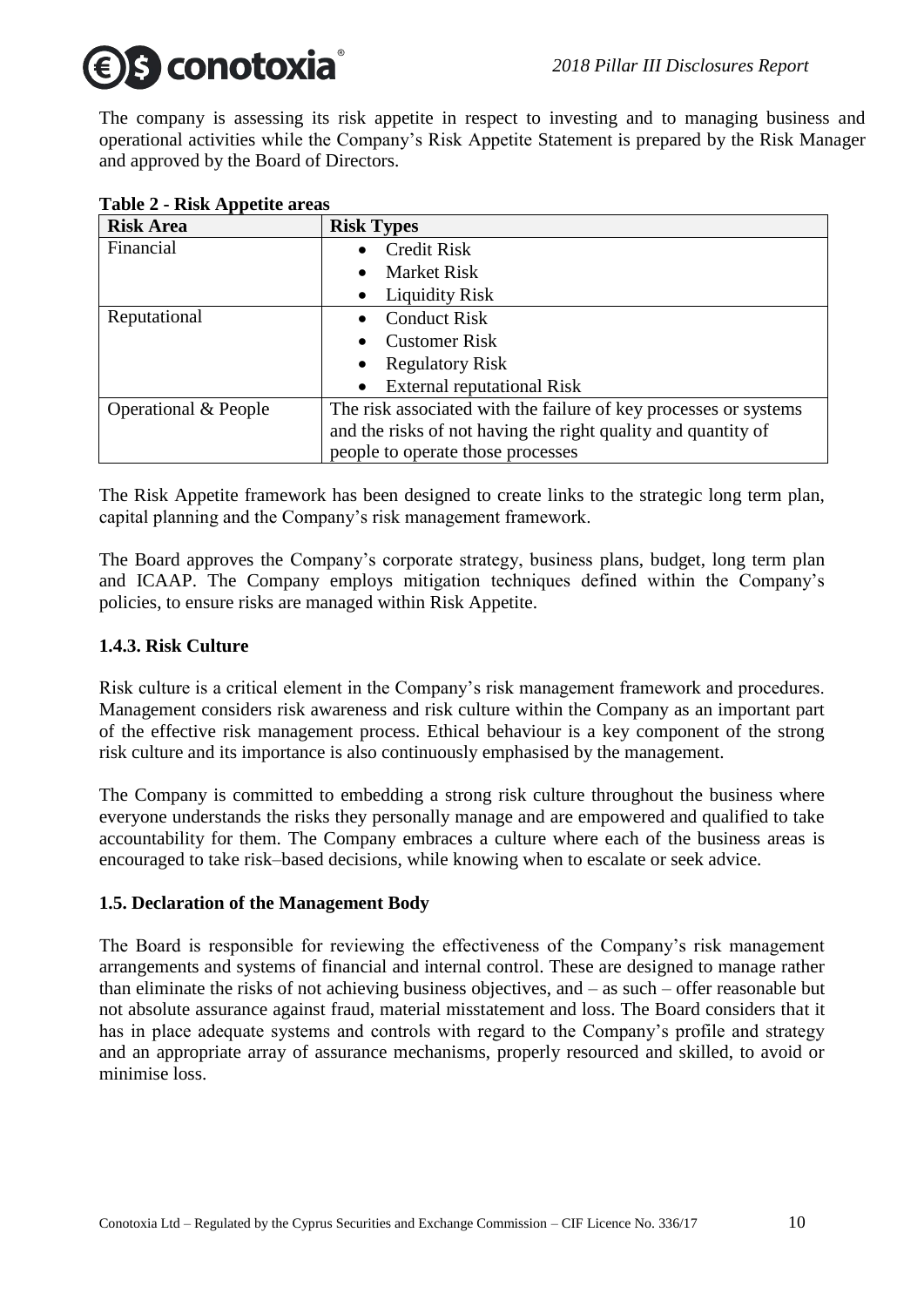

# <span id="page-10-0"></span>**2. CORPORATE GOVERNANCE**

The Company's systems of risk management and internal control include risk assessment, management or mitigation of risks, including the use of control processes, information and communication systems and processes for monitoring and reviewing their continuing effectiveness.

The risk management and internal control systems are embedded in the operations of the Company and are capable of responding quickly to evolving business risks, whether they arise from factors within the Company or from changes in the business environment.

#### <span id="page-10-1"></span>**2.1. Organisational Structure**

The company's latest organizational structure is as follow:



#### <span id="page-10-2"></span>**2.2. The Board of Directors**

The Board has the overall responsibility for the establishment and oversight of the Company's Risk Management Framework. The Board satisfies itself that financial controls and systems of risk management are robust. The Board comprises of three executive directors and three nonexecutive directors.

The Company has in place the Internal Operations Manual which lays down the activities, processes, duties and responsibilities of the Board, Committees, Senior Management and staff of the Company.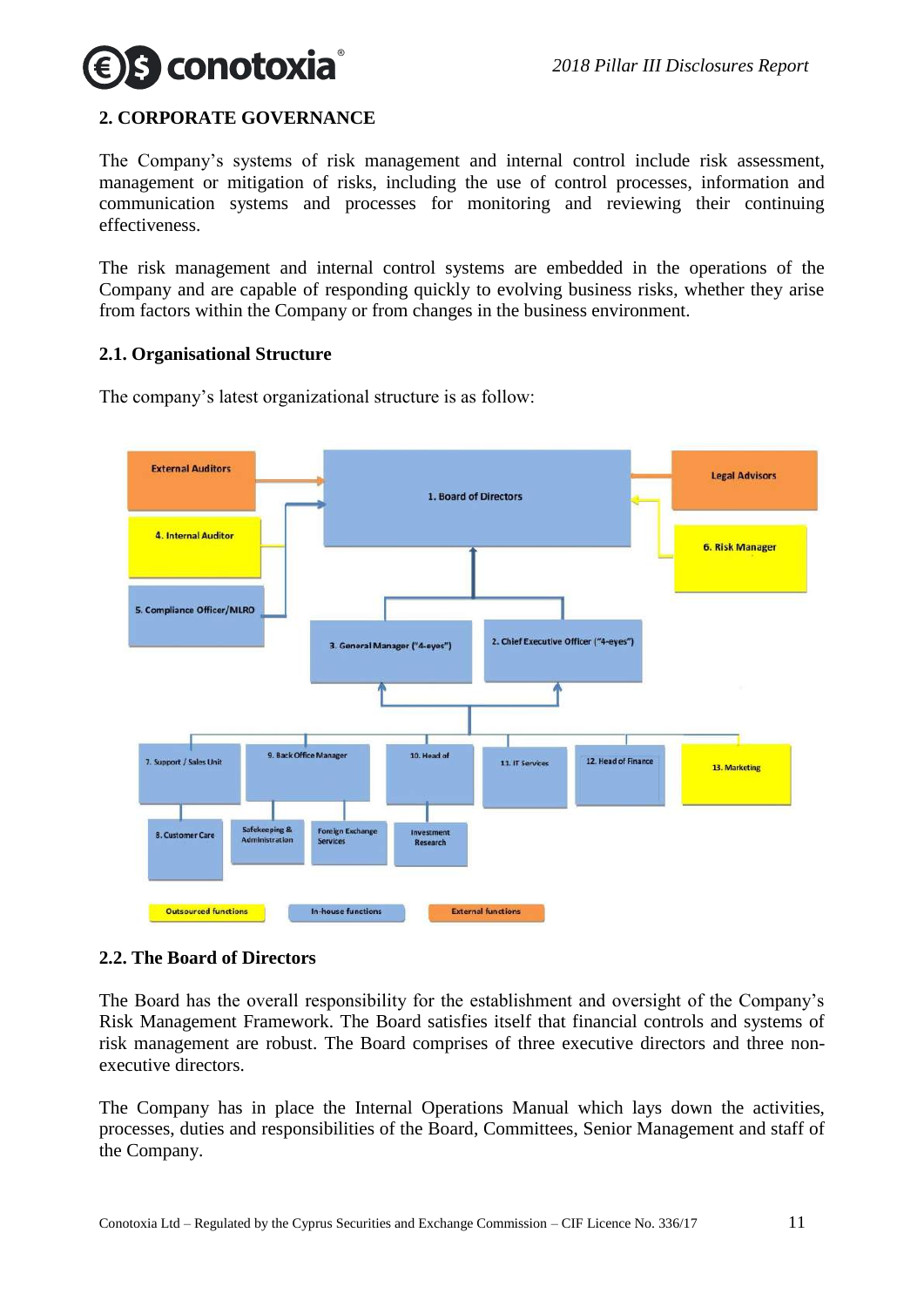

The Company implements and maintains adequate risk management policies and procedures which identify the risks relating to the Company's activities, processes and systems, and where appropriate, set the level of risk tolerated by the Company. The Company adopts effective arrangements, processes and systems, in light of that level of risk tolerance, where applicable.

# <span id="page-11-0"></span>**2.3. Number of Directorships held by members of the Board**

All members of the Board commit sufficient time to perform their functions in the Company. The number of directorships which may be held by a member of the Board at the same time shall take into account individual circumstances and the nature, scale and complexity of the Company's activities. Unless representing the Republic, members of the Board of a CIF that is significant in terms of its size, internal organisation and the nature, the scope and the complexity of its activities shall not hold more than one of the following combinations of directorships at the same time:

- one executive directorship with two non-executive directorships;
- four non-executive directorships.

For the purposes of the above, Executive or non-executive directorships held within the same group shall count as a single directorship. Furthermore, directorships in organisations which do not pursue predominantly commercial objectives such as non-profit or charitable organisations shall not count for the purposes of the above guidelines.

The table below discloses the number of directorships held by members of the management body.

| <b>Director</b>             | <b>Function</b>                                | Number of<br><b>Executive</b><br><b>Directorships</b> | Number of<br><b>Non-Executive</b><br><b>Directorships</b> |
|-----------------------------|------------------------------------------------|-------------------------------------------------------|-----------------------------------------------------------|
| Miroslaw Skiba              | <b>Chief Executive</b><br>Officer              |                                                       |                                                           |
| Monika Kowalewska           | <b>Executive Director</b>                      |                                                       | 0                                                         |
| Grzegorz Jaworski*          | <b>General Manager</b>                         |                                                       |                                                           |
| <b>Marcin Pioro</b>         | Non-<br><b>Executive Director</b>              | 5                                                     | 0                                                         |
| <b>Charalambos Savvides</b> | Independent, Non-<br><b>Executive Director</b> | 6                                                     | $\mathcal{D}_{\mathcal{L}}$                               |
| <b>Charalambos Pittas</b>   | Independent, Non-<br><b>Executive Director</b> | 2                                                     |                                                           |

|  |  |  |  | Table 3 - Number of Directorships of the members of the Board of Directors |  |  |  |
|--|--|--|--|----------------------------------------------------------------------------|--|--|--|
|  |  |  |  |                                                                            |  |  |  |

\* Mr. Grzegorz Jaworski has been appointed as Executive Director on 1 November 2018 in replacement of Ms. Sabine Smite.

# <span id="page-11-1"></span>**2.4. Policy on Recruitment**

The Company follows a predetermined procedure for the appointment of the members of the Senior Management and the Board of Directors. Recruitment into the Board combines an assessment of both technical capability and competency skills referenced against the Company's leadership framework.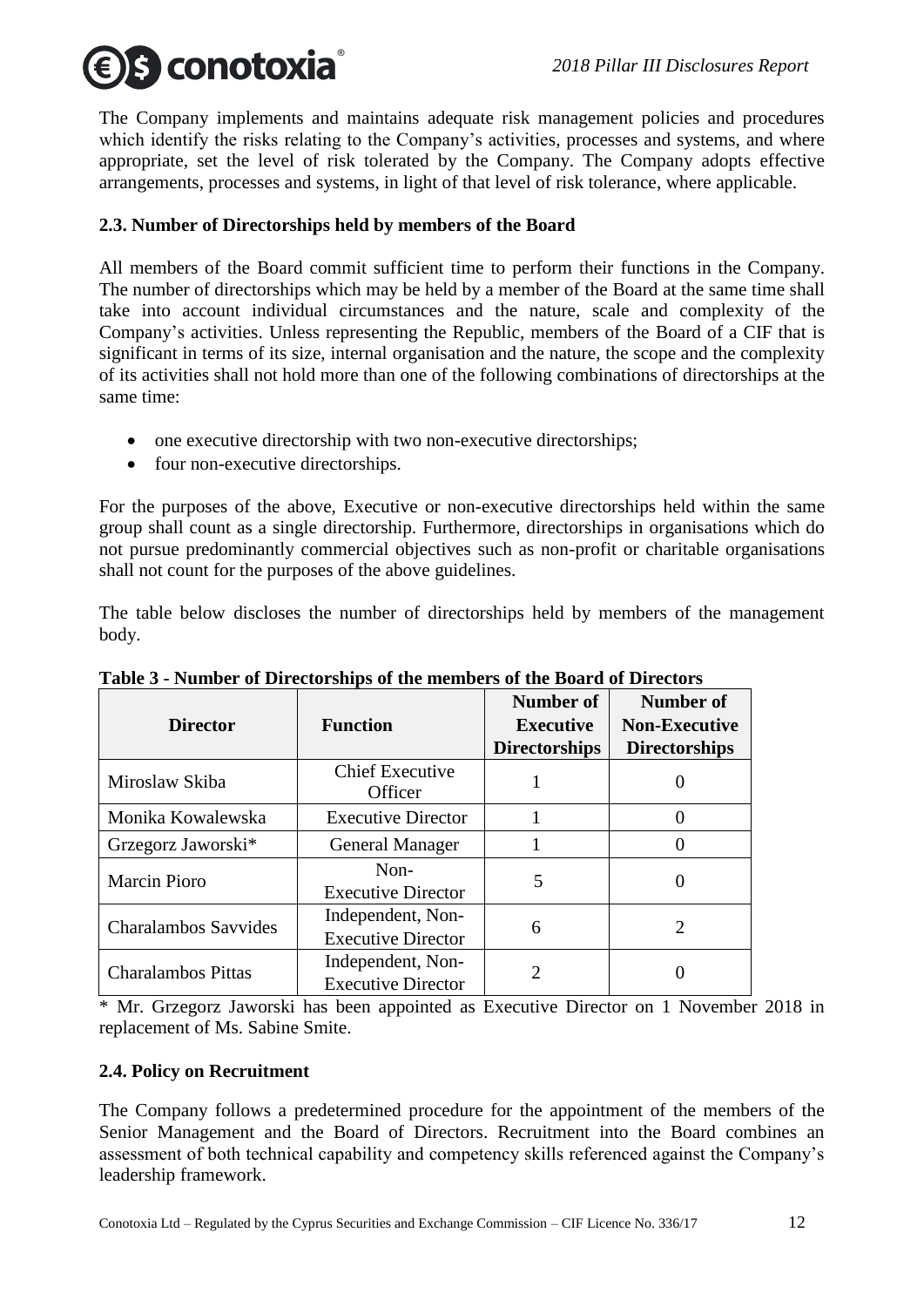# S conotoxia®

Members of the Board shall possess sufficient knowledge, skills and experience to perform their duties. The overall composition of the Board shall reflect an adequately broad range of experiences to be able to understand the CIF's activities, including the principal risks faced by the Company as well as sufficient knowledge, of the legal framework governing the operations a CIF.

Specifically, when considering the appointment of the members of the Board and Senior Management, special attention shall be given to the following:

- Essential qualifications, business administration skills, education and experience so as to ensure the sound and prudent management of the Company, and diversity in order to conduct effectively and efficiently all their duties and responsibilities;
- Very strong interpersonal skills as well as managerial skills including time management and leadership skills;
- Profound and solid corporate governance;
- Financial markets and financial advisory sector market knowledge, experience and knowledge in the financial services industry, risk management knowledge and experience with local and international financial matters:
- Sufficient knowledge of the legal framework governing the operations of a Cyprus investment firm, including the investment services and activities which are regulated by the Cyprus Investment Firms Law;
- High sense of responsibility and work ethics portraying the professional traits of initiative;
- Criminal record certificate from the competent authorities of the country of residence of the person for the last five years, attesting that the person has no criminal records;
- Good knowledge of the Greek or/and English languages. Particularly, when considering the appointment of a member of the Board, special attention shall be given to the potential member's skills review which aims to assess the specific experience and skills needed to ensure the optimum blend of the potential individual and the aggregate capability having regard to the Company's long term strategic plan. Members of the Board and Senior Management appointment are subject to the approval of the Chief Executive Officer and the Board. Regulatory approval is co-ordinated through the Compliance Officer. The majority of the members of the Board shall be residents of Cyprus.

# <span id="page-12-0"></span>**2.5. Policy on Diversity**

The Company is committed to promoting a diverse and inclusive workplace at all levels, reflective of the communities in which it does business. It approaches diversity in the broadest sense, recognizing that successful businesses flourish through embracing diversity into their business strategy, and developing talent at every level in the organization.

The Company recognises and embraces the benefits of having a diverse Board, and sees increasing diversity at Board level as a necessary element in maintaining a competitive advantage.

The Company believes that the diversity of the board enhances decision-making capability and that a diverse board is more effective in dealing with organisational changes. A truly diverse Board will include and make good use of differences in the skills, regional and industry experience, background, gender, race and other distinctions between members of the Board.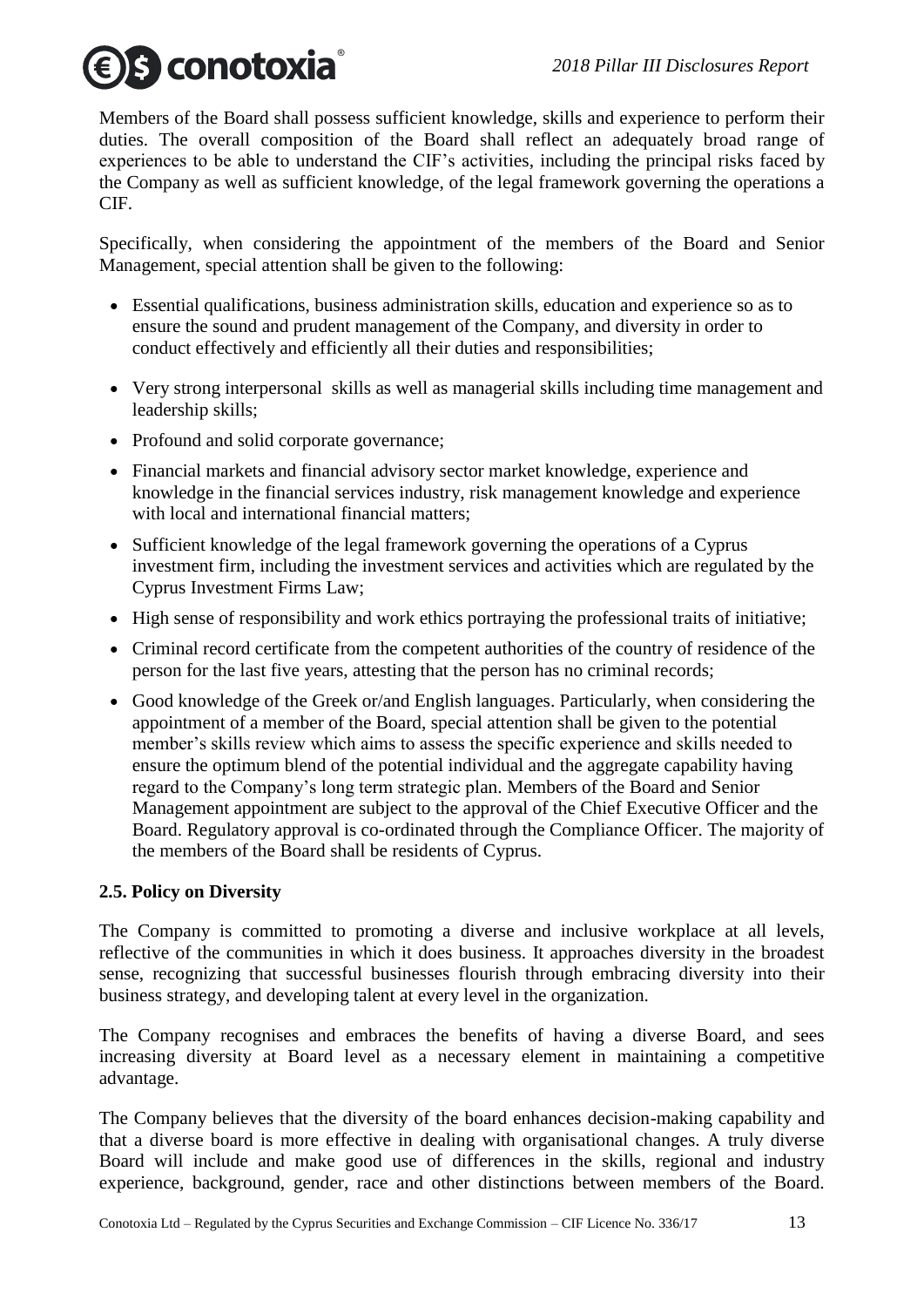S conotoxia

These differences will be considered in determining the optimum composition of the Board and when possible should be balanced appropriately. The Company believes that the Board should be characterized by a broad range of views arising from different experiences.

For the purpose of this policy, the Company considers that the concept of diversity incorporates a number of different aspects, therefore all Board appointments are made on merit, in the context of the skills, experience, knowledge, business perspectives, industry or related experience, independence, gender, age, cultural, educational background and more general experience which the Board as a whole requires in order to be effective.

#### Skills and Experience

The Board should possess a balance of skills appropriate for the requirements of the business of the Company, in order for the Company to benefit from its directors' experience in a range of activities including varied industries, education, government, investment and the professions. Further reference is made to Company's Recruitment Policy, which aims to assess the specific experience and skills needed to ensure the optimum blend of the potential individual and the aggregate capability having regard to the Company's long term strategic plan.

#### **Independence**

The Board includes a composition of Executive and Non-executive Directors so that there is a strong element of independence in the Board. The Independent Non-executive Directors shall be of sufficient calibre and stature for their views to carry weight. Each member of the board must act with independence of mind to properly assess and challenge the decisions of the senior management where necessary and to effectively oversee and monitor management decisionmaking.

# Gender

The Company is committed to maintaining an environment of respect for people regardless of their gender in all business dealings and achieving a workplace environment free of harassment and discrimination on the basis of gender, physical or mental state, race, nationality, religion, age or family status. The same principle is applied to the selection of potential candidates for appointment to the Board.

#### <span id="page-13-0"></span>**2.6. Other Governance Functions**

# **Risk Management Function**

The Company has taken into account its size, internal organization and the nature, scope and complexity of its activities, as well as the provisions of CySEC Circular C81 and it does not deem necessary the establishment of a Risk Management Committee. Moreover, the Company has appointed a full time Risk Manager who on a daily basis monitors and controls the Company's risks. Moreover the Risk Manager suggests Risk Management limits, controls, policies, possible additional capital allocation for Pillar 2 Risks and for risks not covered by Pillar 1, etc. The ultimate decision and approval of those is given by the Board of the Company. All employees of the Company are supported on a daily basis at their work by the Risk Manager and are aware that risk related incidents should be immediately reported and escalated to the Company's Risk Manager.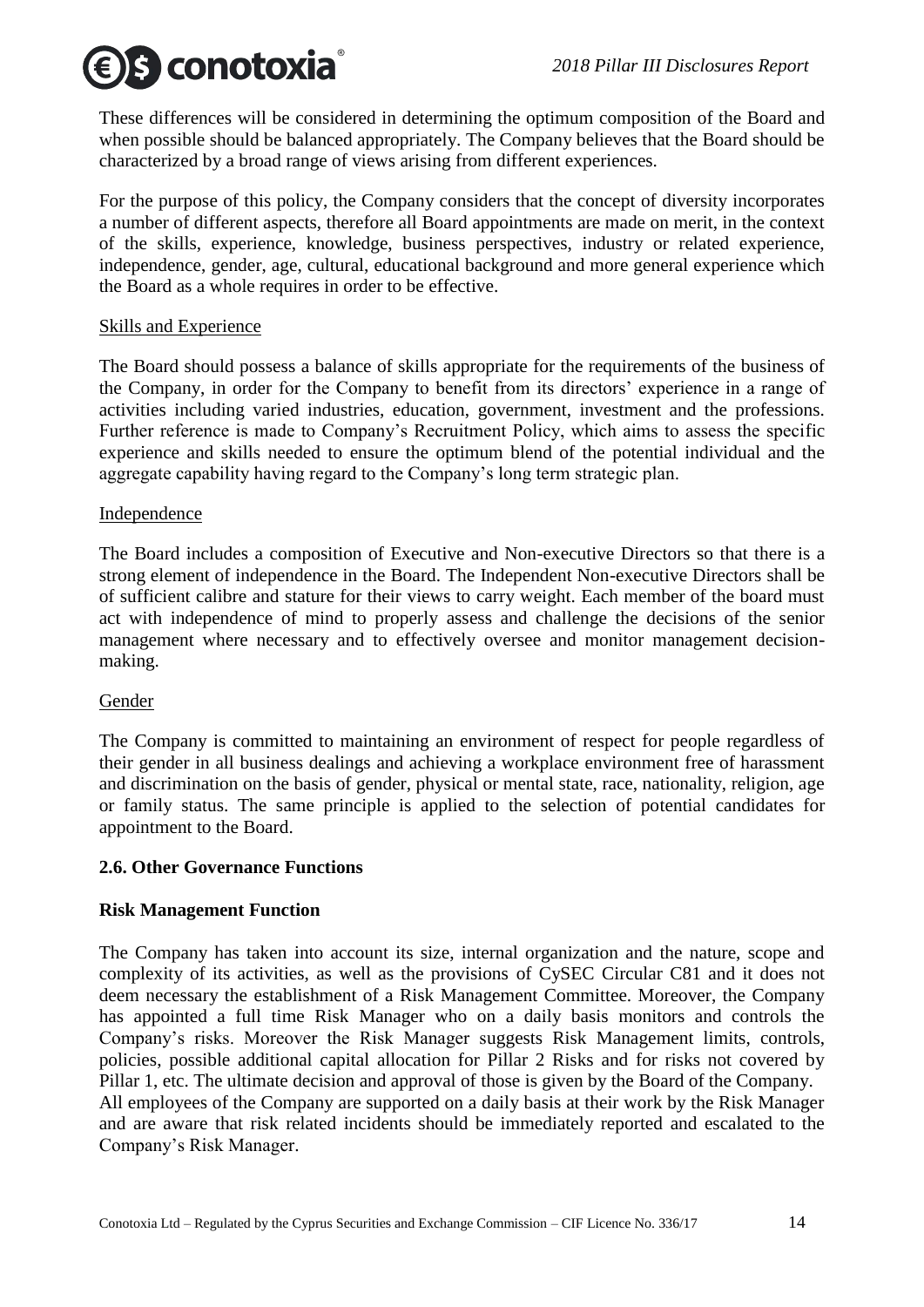S conotoxia

The Risk Manager of the Company shall, inter alia:

- (a) Design the overall risk management system of the Company,
- (b) Prepare the Risk Management policies and procedures,
- (c) Identify all risks faced by the Company,
- (d) Establish methods for risk monitoring and measurement,
- (e) Prepare and implement the ICAAP of the Company,
- (f) Apply stress testing scenarios and undertake analysis of the results,
- (g) Propose for additional, if necessary, capital allocation for Pillar 2 risks and other risks not covered by Pillar 1,
- (h) Provide training to relevant employees and the Senior Management, as regards the Company's ICAAP.

#### **Internal Audit**

The Company, taking into account the nature, scale and complexity of its business activities, as well as the nature and the range of its investment services and activities, establishes and maintains an internal audit function through the appointment of a qualified and experienced Internal Auditor. The Internal Auditor is appointed and reports to the Senior Management and the Board of the Company.

The Internal Auditor is separated and independent of the other functions and activities of the Company. The Internal Auditor bears the responsibility to:

- (a) establish, implement and maintain an audit plan to examine and evaluate the adequacy and effectiveness of the Company's systems, internal control mechanisms and arrangements
- (b) issue recommendations based on the result carried out in accordance with point (a)
- (c) verify compliance with the recommendations of point (b)
- (d) provide timely, accurate and relevant reporting in relation to internal audit matters to the Board and the Senior Management of the Company, at least annually.

The Internal Auditor is responsible for applying the Internal Control System (hereinafter, the "ICS"), which confirms the accuracy of the reported data and information. Furthermore, the role of the Internal Auditor is the programming, on an at least annual basis (as applicable), of checks on the degree of application of the required ICS.

The Internal Auditor has clear access to the Company's personnel and books. Likewise, the Company's employees have access to the Internal Auditor for the reporting of any significant deviations from the guidelines provided.

The Board ensures that internal audit issues are considered when presented to it by the Internal Auditor and appropriate actions shall be taken. The Board ensures all issues are dealt with and prioritised according to the Board's assessment.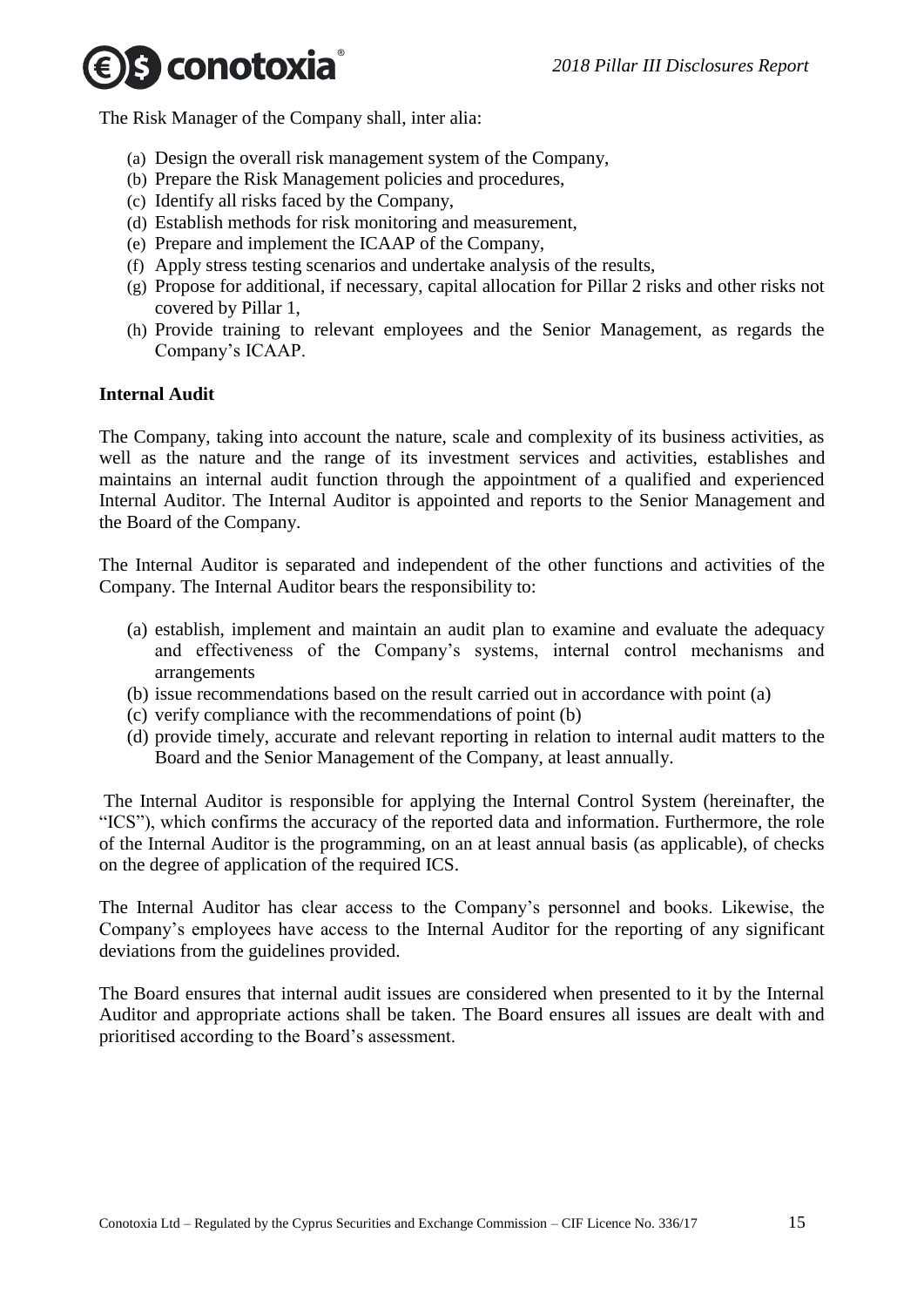

#### **Compliance Officer**

The Board ensures regulatory compliance through a comprehensive and pro-active compliance strategy. To this end, the Board appoints a Compliance Officer in order to establish, implement and maintain adequate and effective policies and procedures, as well as appropriate systems and controls designed to detect any risk of failure by the Company to comply with its obligations. Further to this, the Compliance Officer is responsible to put in place adequate measures and procedures designed to minimize such risk and to enable the competent authorities to exercise their powers effectively. The Compliance Officer reports to the Board of the Company. The Compliance Officer is independent and has the necessary authority, resources, expertise and access to all relevant information.

The Compliance Officer is responsible, *inter alia*, to:

- (a) liaising with all relevant business and support areas within the Company
- (b) monitoring and assessing the level of compliance risk that the Company faces, taking into account the investment and ancillary services provided, as well as the scope of financial instruments traded and distributed
- (c) monitoring the adequacy and effectiveness of the measures and procedures of the Company
- (d) advising and assisting the relevant persons responsible for carrying out the investment services to be in compliance with the Law

#### **Anti-Money Laundering Compliance Officer**

The Board retains a person to the position of the Company's Anti-Money Laundering Compliance Officer (hereinafter the "AMLCO") to whom the Company's employees report their knowledge or suspicion of transactions involving money laundering and terrorist financing. The AMLCO belongs to the higher hierarchical levels/layers of the Company so as to command the necessary authority. The AMLCO leads the Company's Anti-Money Laundering Compliance procedures and processes and report to the Board of the Company.

Scope and objectives of the AMLCO:

- a) The improvement of mechanisms used by the Company for counteraction of legalization (laundering) of criminally earned income
- b) To decrease the probability of appearance among the Customers of the Company of any persons/organizations engaged in illegal activity and/or related with such persons/organizations
- c) To minimize the risk of involvement of the Company in any unintended holding and realization of operations with any funds received from any illegal activity or used for its financing
- d) To ensure compliance with anti-money laundering laws and directives issued by CySEC as well as the identification and proper reporting of any money laundering activity to the relevant authorities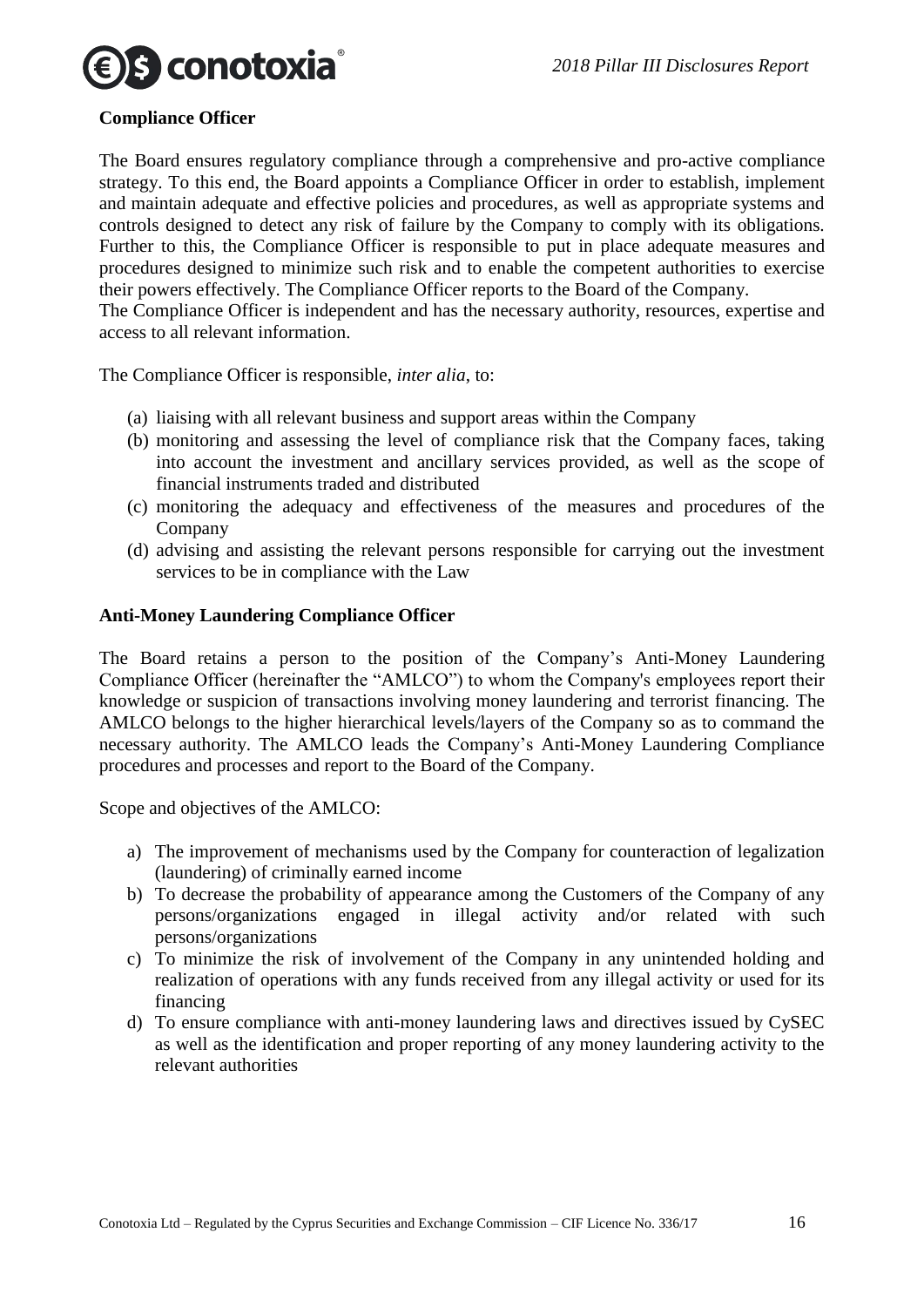# **€ s conotoxia**

#### <span id="page-16-0"></span>**2.7. Information flow on risk to the management body**

Risk information flows up to the Board directly from the business departments and control functions. The Board ensures that it receives on a frequent basis, at least annually written reports regarding Internal Audit, Compliance, Money Laundering and Terrorist Financing and Risk Management issues and approves the Company's ICAAP report as shown in the table below:

|                | <b>Report Name</b>                            | <b>Responsible Officer</b>                            | <b>Recipient</b>                   | <b>Frequency</b> |
|----------------|-----------------------------------------------|-------------------------------------------------------|------------------------------------|------------------|
| 1              | <b>Risk Management</b><br>Report              | <b>Risk Manager</b>                                   | Senior Management,<br><b>Board</b> | Annually         |
| $\overline{2}$ | Pillar I - CRDIV<br>CoRep Forms               | <b>Risk Manager</b>                                   | Senior Management,<br>Board        | Quarterly        |
| 3              | ICAAP (Pillar 2)<br>Report                    | <b>Risk Manager</b>                                   | Senior Management,<br>Board        | Annually         |
| $\overline{4}$ | Pillar 3 Disclosures                          | <b>Risk Manager</b>                                   | Senior Management,<br><b>Board</b> | Annually         |
| 5              | <b>Risk Register</b>                          | <b>Risk Manager</b>                                   | Senior Management,<br>Board        | Annually         |
| 6              | <b>Compliance Report</b>                      | Compliance Officer                                    | Senior Management,<br>Board        | Annually         |
| 7              | <b>Internal Audit</b><br>Report               | <b>Internal Auditor</b>                               | Senior Management,<br>Board        | Annually         |
| 8              | Anti-money<br>laundering<br>(AMLCO) Report    | Anti-money<br>laundering<br><b>Compliance Officer</b> | Senior Management,<br>Board        | Annually         |
| 9              | <b>Audited Financial</b><br><b>Statements</b> | <b>External Auditor</b>                               | CySEC, Board                       | Annual           |

|  |  |  |  |  | Table 4 - Information flow on risk to management body |  |
|--|--|--|--|--|-------------------------------------------------------|--|
|  |  |  |  |  |                                                       |  |

Furthermore, the Company believes that the risk governance processes and policies are of utmost importance for its effective and efficient operation. The processes are reviewed and updated on an annual basis or when deemed necessary.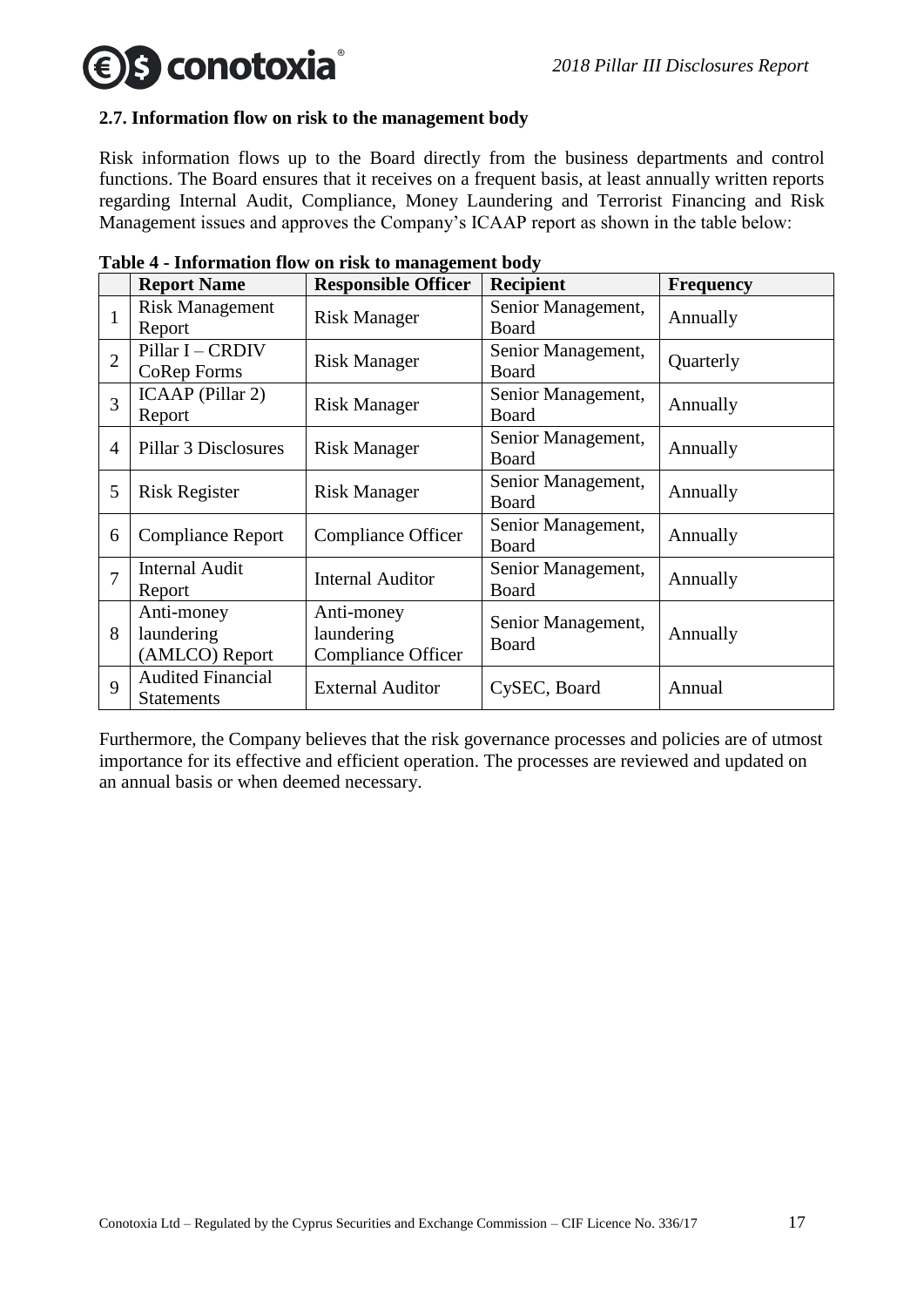

#### <span id="page-17-0"></span>**3. OWN FUNDS**

Own Funds (also referred to as capital resources) is the type and level of regulatory capital that must be held to enable the Company to absorb losses. The Company is required to hold own funds in sufficient quantity and quality in accordance with CRD IV which sets out the characteristics and conditions for own funds.

The Company throughout the year under review managed its capital structure and made adjustments to it in light of the changes in the economic and business conditions and the risk characteristics of its activities.

During the 12 month accounting period to 31 December 2018 the Company complied fully with all capital and liquidity requirements and operated well within the regulatory requirements. The Total Capital Ratio of the Company as at 31 December 2018 was 15.62%, which is above the minimum regulatory capital of 8% and the Company's own funds were €308k which are above the minimum initial capital requirement of  $\text{\textsterling}125,000$ .

Moreover, the Company's shareholder proceeded with four Capital Injections for the total amount of  $\epsilon$ 900,000 during the year 2018, which was part of the continuous support of the Company's shareholders in setting up, and subsequently turning the Company fully operational.

#### <span id="page-17-1"></span>**3.1. Tier 1 & Tier 2 Regulatory Capital**

Institutions shall disclose information relating to their own funds. Furthermore, institutions shall disclose a description of the main features of the Common Equity Tier 1 and Additional Tier 1 instruments and Tier 2 instruments issued by the institution. In this respect, the Company's total capital is wholly comprised of Common Equity Tier 1 capital.

The composition of the capital base and capital ratios of the company is shown in the following table:

| <b>Capital Instruments</b>                                            | $\epsilon$ '000 |
|-----------------------------------------------------------------------|-----------------|
| Common Equity Tier 1 (CET1) capital: instruments and reserves         |                 |
| Capital instruments and the related share premium accounts            | 1,305           |
| Retained earnings                                                     | (934)           |
| Common Equity Tier 1 (CET1) capital: regulatory adjustments           |                 |
| <b>Intangible Assets</b>                                              | (20)            |
| Additional deductions of CET1 Capital due to Article 3 of the CRR (*) | (43)            |
| <b>Common Equity Tier 1 (CET1) capital</b>                            | 308             |
| <b>Additional Tier 1 (AT1) capital</b>                                |                 |
| Tier 1 capital $(T1 = CET1 + AT1)$                                    | 308             |
| Tier 2 (T2) capital                                                   |                 |
| Total capital $(TC = T1 + T2)$                                        | 308             |
|                                                                       |                 |
| <b>Risk weighted assets</b>                                           |                 |

**Table 5 - Composition of the capital base and capital ratios**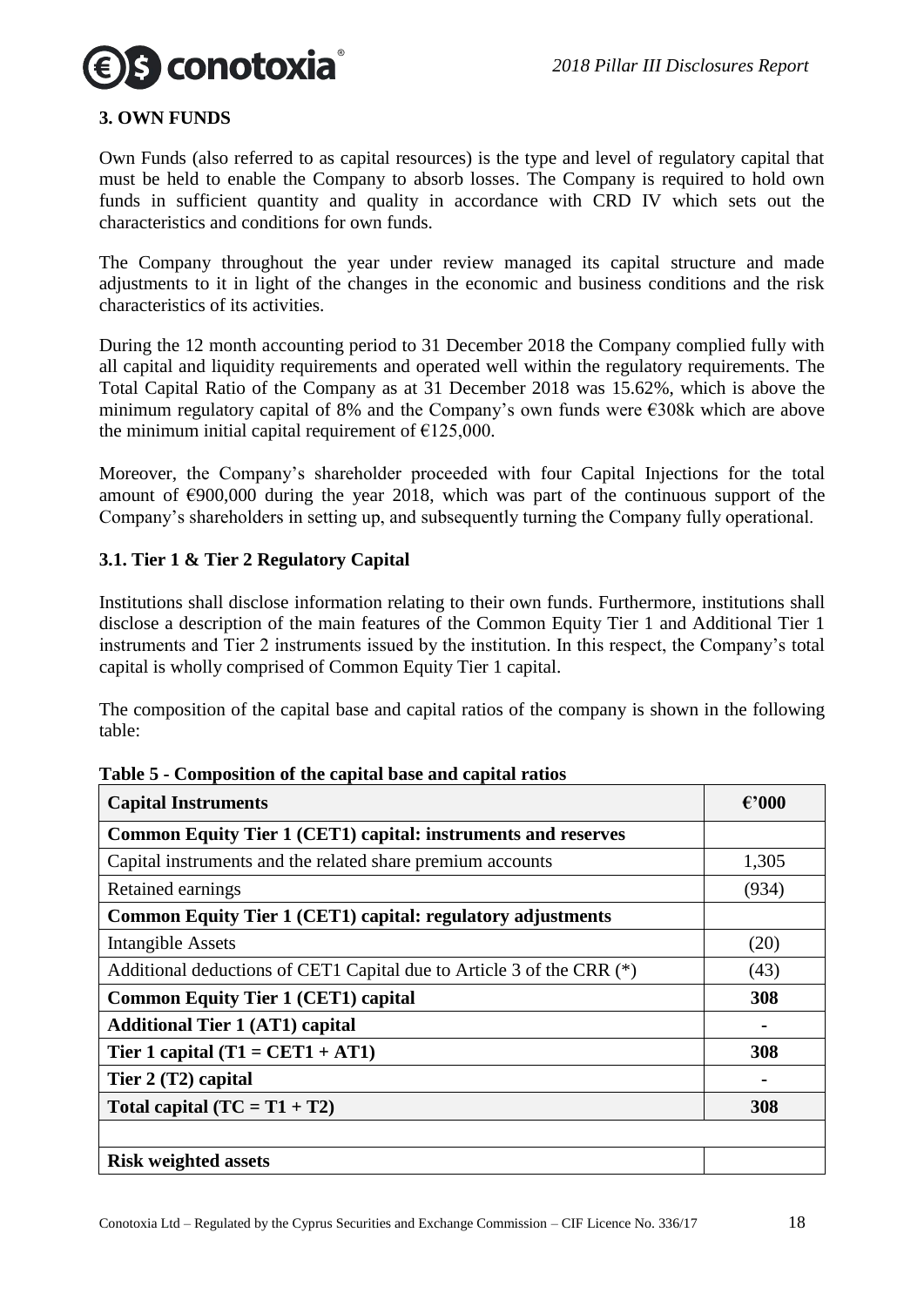| Credit risk                                                | 152    |
|------------------------------------------------------------|--------|
| Market risk                                                |        |
| Additional Risk Exposure amount due to Fixed Overheads(**) | 1,822  |
| <b>Total risk weighted assets</b>                          | 1,974  |
|                                                            |        |
| <b>Capital ratios and buffers</b>                          |        |
| <b>Common Equity Tier 1</b>                                | 15.62% |
| Tier 1                                                     | 15.62% |
| <b>Total Capital</b>                                       | 15.62% |

*\*Treatment pursuant to Circular C162 (Capital adequacy requirements - Change in the treatment of the Investors Compensation Fund ("ICF") Contribution) on 10 October 2016, according to which the contribution to ICF will no longer be risk weighted as an "exposure to public sector entities" pursuant to paragraph 13(3) of Directive DI144-2014-15. The said ICF exposure will be deducted from CET1 Capital pursuant to Article 3 (Application of stricter requirements by institutions) of the CRR. The aforementioned Article gives the member states the power to request from the institutions to hold own funds in excess of those required by the CRR; \*\* Based on 2018 Audited expenditures;*

Moreover, the Company's return on asset calculated as the net profit/loss divided by the total assets for 2018 was -133.27% while for the year 2017 was -79.20%.

The figures below illustrate the Capital Ratios and the breakdown of the exposures for the year ended 31 December 2018.



# **Overall Exposure Breakdown**

# <span id="page-18-0"></span>**3.2. Main features of Common Equity Tier 1, Additional Tier 1 and Tier 2 instruments**

In order to meet the requirements for disclosure of the main features of these instruments, the company discloses the capital instruments' main features as outlined below: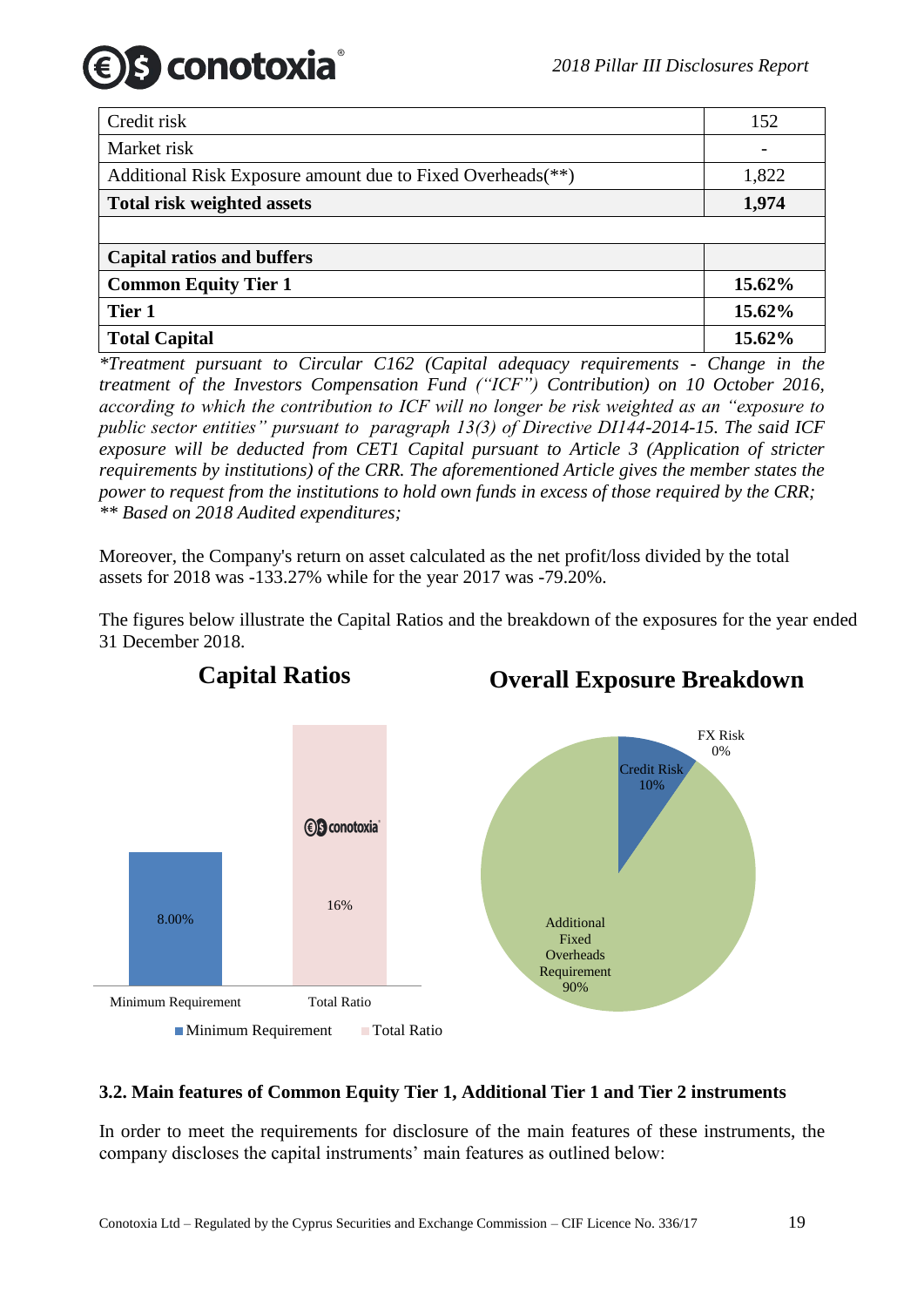#### **Table 6 - Main features of capital instruments**

| <b>Capital Instruments Main Feature</b>           | <b>CET1</b>          |                       |  |  |  |  |  |
|---------------------------------------------------|----------------------|-----------------------|--|--|--|--|--|
| <b>Issuer</b>                                     | Conotoxia Limited    |                       |  |  |  |  |  |
| <b>Regulatory Treatment</b>                       |                      |                       |  |  |  |  |  |
| Eligible at Solo/(sub-)consolidated/solo          | Solo                 |                       |  |  |  |  |  |
| Instrument type                                   | <b>Common Equity</b> |                       |  |  |  |  |  |
| Amount recognized in regulatory capital           | €1,305 $k$           |                       |  |  |  |  |  |
| Nominal amount of instrument                      | €1,305k              |                       |  |  |  |  |  |
| <b>Issue Price</b>                                | Various              |                       |  |  |  |  |  |
| Accounting classification                         | Shareholders' Equity |                       |  |  |  |  |  |
|                                                   | <b>Share Capital</b> | <b>Effective Date</b> |  |  |  |  |  |
|                                                   | <b>Increase</b>      |                       |  |  |  |  |  |
|                                                   | $\epsilon$ 10k       | 15/01/2016            |  |  |  |  |  |
|                                                   | €115k                | 08/05/2017            |  |  |  |  |  |
|                                                   | €100k                | 19/07/2017            |  |  |  |  |  |
| Original date of issuance                         | €180k                | 24/10/2017            |  |  |  |  |  |
|                                                   | €150k                | 06/02/2018            |  |  |  |  |  |
|                                                   | €300k                | 26/04/2018            |  |  |  |  |  |
|                                                   | €150k                | 24/09/2018            |  |  |  |  |  |
|                                                   | €300k                | 18/12/2018            |  |  |  |  |  |
| Perpetual or dated                                | Perpetual            |                       |  |  |  |  |  |
| Original maturity date                            | No maturity          |                       |  |  |  |  |  |
| Issuer call subject to prior supervisory approval | N <sub>o</sub>       |                       |  |  |  |  |  |
| <b>Coupons / Dividends</b>                        |                      |                       |  |  |  |  |  |
| Fixed or floating dividend/coupon                 | Floating             |                       |  |  |  |  |  |
| Coupon rate and any related index                 | N/A                  |                       |  |  |  |  |  |

In March 2019, the Company has injected an additional  $E250k$  in order to boost the own funds and ensure compliance with CRD requirements. The Company's capital resources consist of CET1 Capital. No additional Tier 1 or Tier 2 capital available.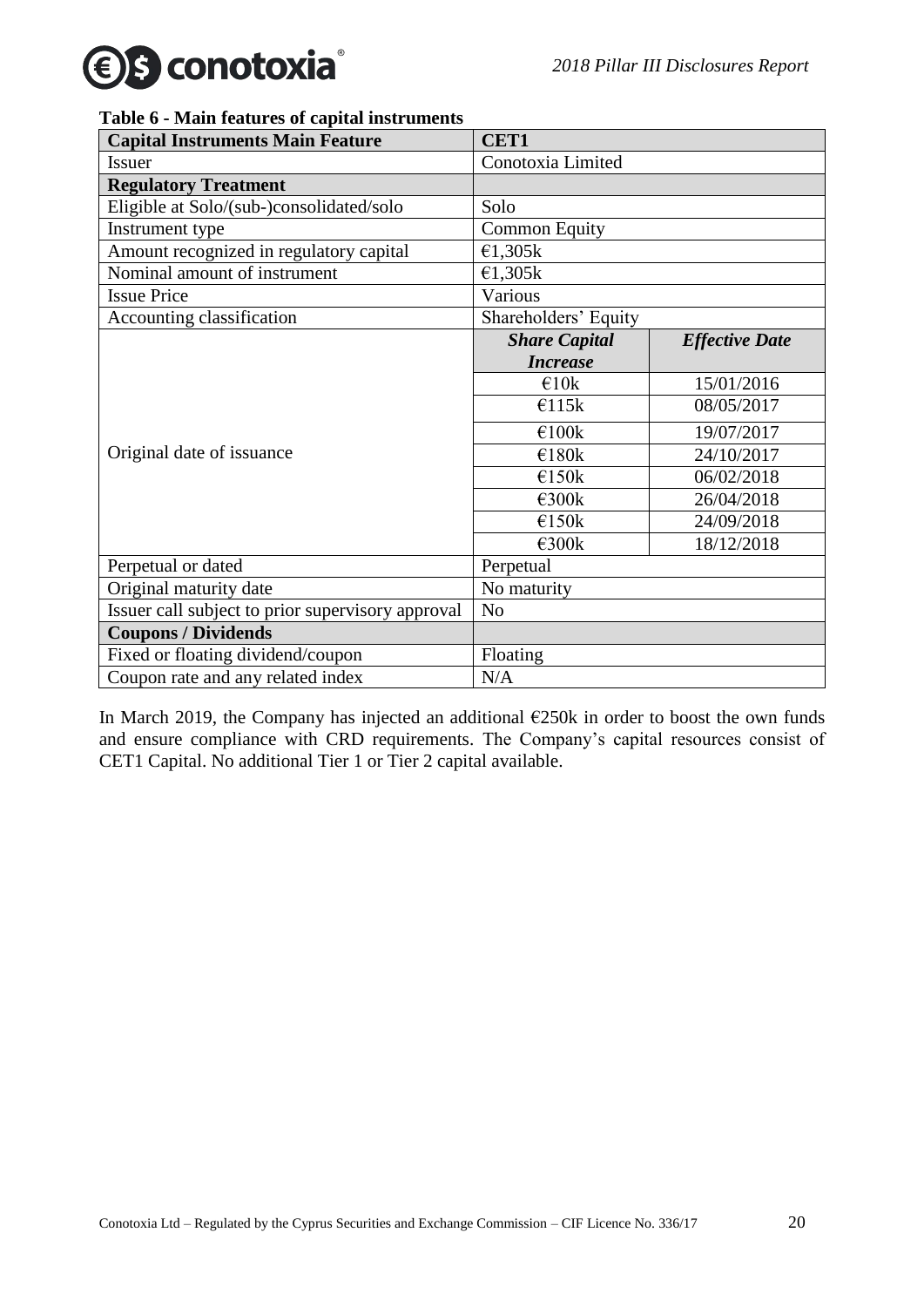

#### <span id="page-20-0"></span>**3.3. Balance Sheet Reconciliation**

Institutions shall disclose a full reconciliation of Common Equity Tier 1 items, Additional Tier 1 items, Tier 2 items and filters and deductions and the balance sheet in the audited financial statements of the institution as follows:

| <b>Table 7 - Balance Sheet Reconciliation</b> |
|-----------------------------------------------|
|-----------------------------------------------|

|                                                                   | 2018  |
|-------------------------------------------------------------------|-------|
| <b>Equity</b>                                                     | €000  |
| Share capital                                                     | 1,305 |
| <b>Retained Earnings</b>                                          | (934) |
| <b>Total Equity as per Audited Financial Statements</b>           | 371   |
|                                                                   |       |
| <b>Regulatory Deductions</b>                                      |       |
| <b>Intangible Assets</b>                                          | (20)  |
| Additional deductions of CET1 Capital due to Article 3 of the CRR | (43)  |
|                                                                   |       |
| <b>Total Own funds as per the CoRep Forms</b>                     | 308   |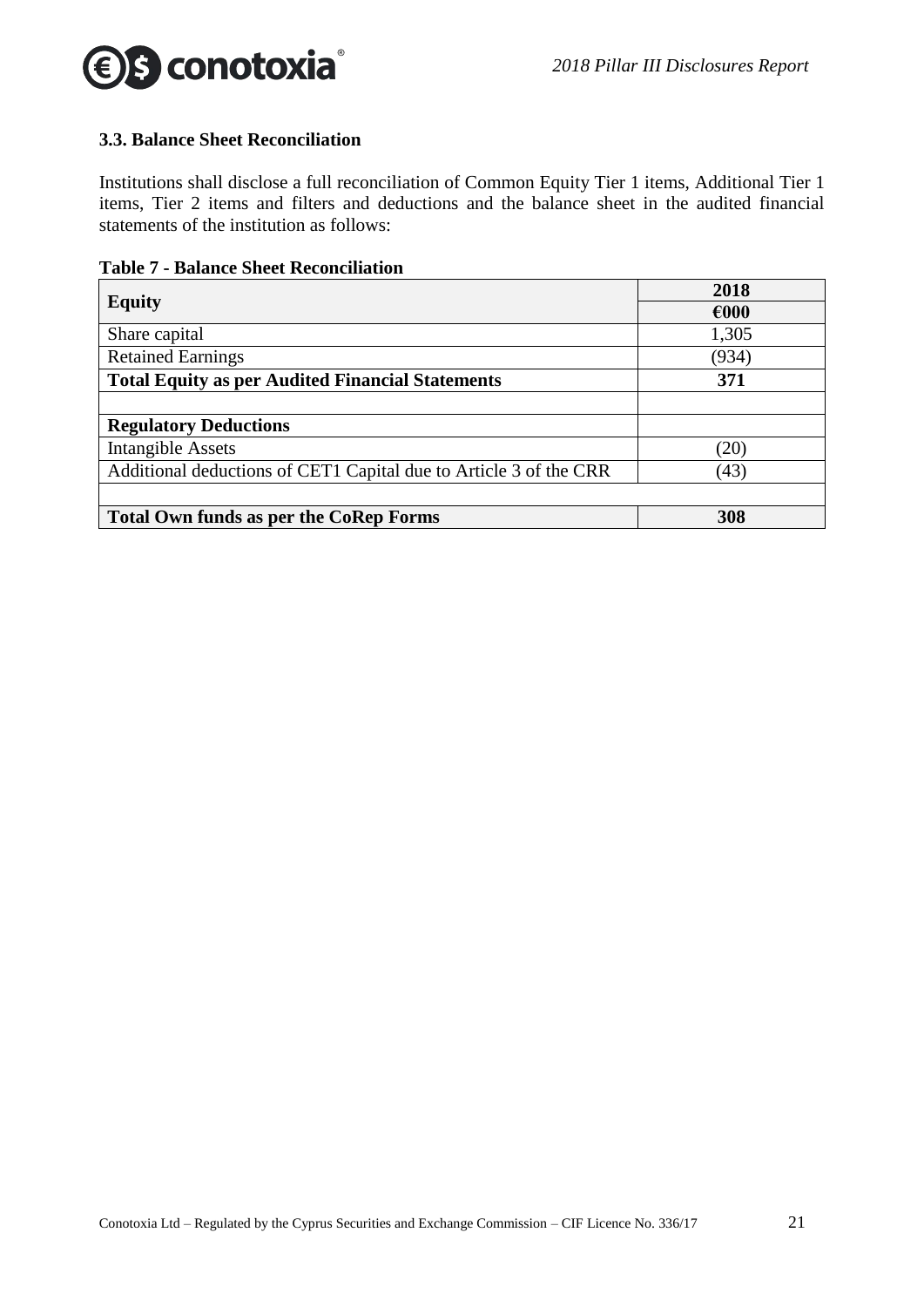# S conotoxia

# <span id="page-21-0"></span>**4. COMPLIANCE WITH THE REGULATION AND THE OVERALL PILLAR II RULE**

# <span id="page-21-1"></span>**4.1. Internal Capital**

The purpose of capital is to provide sufficient resources to absorb unexpected losses over and above the ones that are expected in the normal course of business. The Company aims to maintain a minimum risk asset ratio which will ensure there is sufficient capital to support the Company during stressed conditions.

#### <span id="page-21-2"></span>**4.2. Approach to assessing adequacy of Internal Capital**

The Company has established an ICAAP, documented it in a Manual and produced in this regard the ICAAP Report, as per the Circular C026 and Circular C027. Upon CySEC's request the ICAAP Report shall be submitted to CySEC.

The Company has adopted the Pillar I plus approach whereby it determines the minimum capital required under Pillar I methodology and subsequently incorporates in that methodology the risks that are either not covered or are partially covered by Pillar I. Initially an assessment is made on the general financial position of the Company both from its financial statements and its Capital Adequacy Returns.

The Pillar I variable capital requirement is the sum of the credit risk and market risk requirements and the operational risk. In order to validate the adequacy of the above requirements under the Pillar I calculations, the ICAAP proceeds with the following individual tests:

- The adequacy of the credit and market risk requirements is assessed with reference to all relevant balance sheet items in order to ascertain if there are additional risks that are not covered by Pillar I
- Other risks connected with the balance sheet, such as liquidity risk and concentration risk, are reviewed in order to establish whether there should be an additional requirement that might not be covered under Pillar I
- The overall capital adequacy is tested by adding together the resulting requirement of the identified risks.
- The absolute impact of combinations of scenarios, including a severe market downturn, is considered in relation to the financial forecasts of the business to assess the potential impact on the capital base over a three year period (forward-looking).
- A comprehensive risk assessment is carried out for all risks, categorizing them under a risk profile by attributing the anticipated impact and likelihood of occurrence.
- Finally, additional measures are set for the mitigation of the identified risks as well as capital allocation.

The Company operates a fully integrated ICAAP process throughout the year that rolls into the final ICAAP assessment. The Company also performs monthly key risk assessments supported by periodic stress testing. The ICAAP process considers all of the risks faced by the Company, the likely impact of them if they were to occur, how these risks can be mitigated and the amount of capital that it is prudent to hold against them both currently and in the future.

The ICAAP Report describes how the Company implemented and embedded its ICAAP within its business. The ICAAP also describes the Company's Risk Management framework e.g. the Company's risk profile and the extent of risk appetite, the risk management limits if any, as well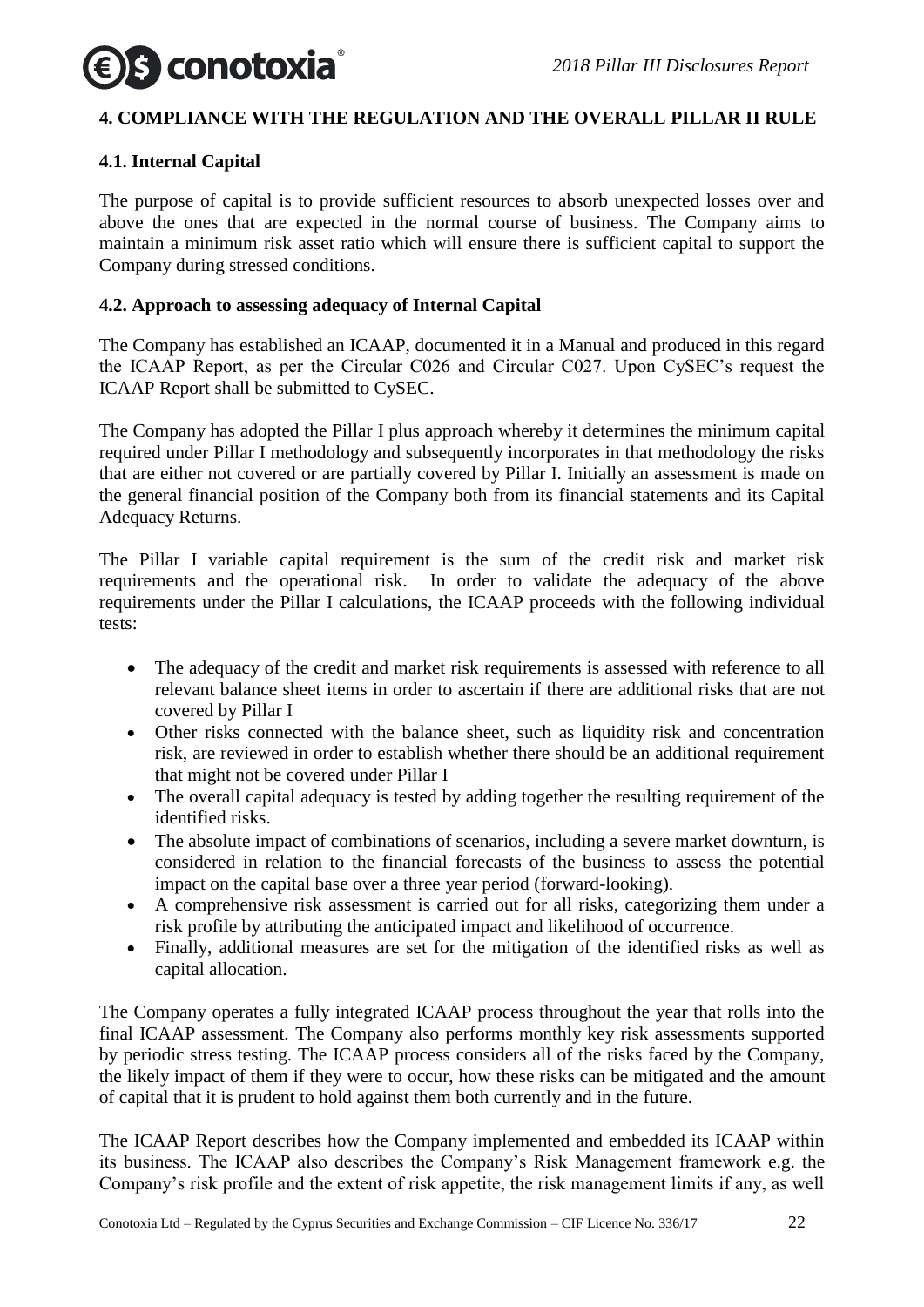# s conotoxia

as the adequate capital to be held against all the risks (including risks other than the Pillar I risks) faced by the Company.

According to the Policy Statement (PS-01-2019), €730k CFD CIFs must consider and address the NBP requirement in the context of their ICAAP. In this respect, the Company's ICAAP shall be prepared taking into consideration the provisions of the Policy Statement.

The graph below illustrates the process between ICAAP and SREP:



The Supervisory Review and Evaluation Process (SREP) is the supervisory tool for establishing the appropriate level of capital resources that a CIF should hold in order to meet its present and future capital requirements over a period of up to five years. Circular C027 outlines how CySEC applies the supervisory review and evaluation process (SREP) when reviewing the CIFs' internal capital adequacy assessment processes (ICAAP) under the framework of the paragraph 33 of the Directive 33 of the DI144-2014-14.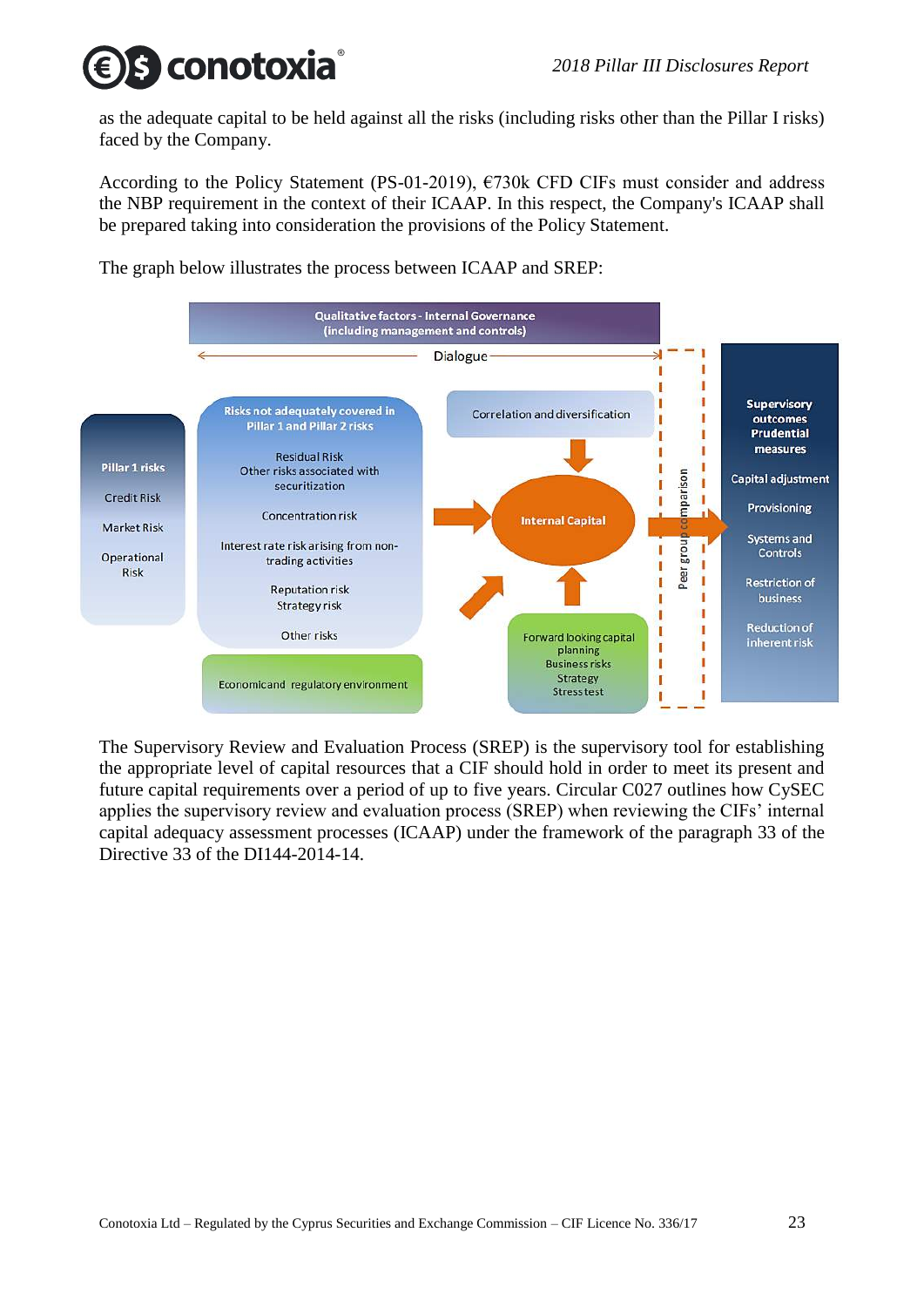

# <span id="page-23-0"></span>**5. PILLAR I CAPITAL REQUIREMENTS**

The following sections show the overall Pillar I minimum capital requirement and risk weighted assets for the Company under the Standardised Approach to Credit Risk, Market Risk and the Fixed Overheads requirements.

#### <span id="page-23-1"></span>**5.1. Credit Risk**

In the ordinary course of business, the Company is exposed to credit risk, which is monitored through various control mechanisms. Credit risk arises when a failure by counterparties to discharge their obligations could reduce the amount of future cash inflows from financial assets on hand at the balance sheet date.

The Company has policies to diversify risks and to limit the amount of credit exposure to any particular counterparty in compliance with the requirements of the Directive. The Company continuously monitors the fair value calculations, forecast and actual cash flows, and cost budgets so that to ensure that the carrying level of Company's own funds and consequently the Capital Adequacy ratio meet the regulatory requirements at all times.

Trade receivables are shown net of any provision made for impairment. The management believes that no additional credit risk, beyond amounts provided for collection losses, is inherent in the trade receivables. Cash balances are held with high credit quality financial institutions and the Company has policies to limit the amount of credit exposure to any financial institution.

#### <span id="page-23-2"></span>**5.1.1. Credit Risk Adjustments**

The Company assesses at the balance sheet date whether there is objective evidence that a financial asset or group of financial assets is impaired. A financial asset or a group of financial assets is impaired and impairment losses are incurred only if there is objective evidence of impairment as a result of one or more events that occurred after the initial recognition of the asset (a "loss event") and that loss event (or events) has an impact on the estimated future cash flows of the financial asset or group of financial assets that can be reliably estimated.

Trade receivables are recognized initially at fair value and are subsequently measured at amortized cost using the effective interest method, less provision for impairment. For those trading receivables that are 90 days or more past due, in non-accrual status, the Company classifies them as "in default", thus an impairment test will emerge. A financial asset is past due if a counterparty has failed to make a payment when contractually due.

Other receivables are recognized initially at fair value and subsequently measured at amortized cost, using the effective interest method, less provision for impairment. A provision for impairment of other receivables is established when there is objective evidence that the Company will not be able to collect all amounts due according to the original terms of receivables. Significant financial difficulties of the debtor, probability that the debtor will enter bankruptcy or delinquency in payments are considered indicators that the trade receivable is impaired. The amount of the provision is the difference between the asset's carrying amount and the present value of estimated future cash flows, discounted at the original effective interest rate. When a receivable is uncollectible, it is written off against the allowance account for other receivables. Subsequent recoveries of amounts previously written off are credited in the statement of comprehensive income. None of the derivative financial instruments is either past due or impaired.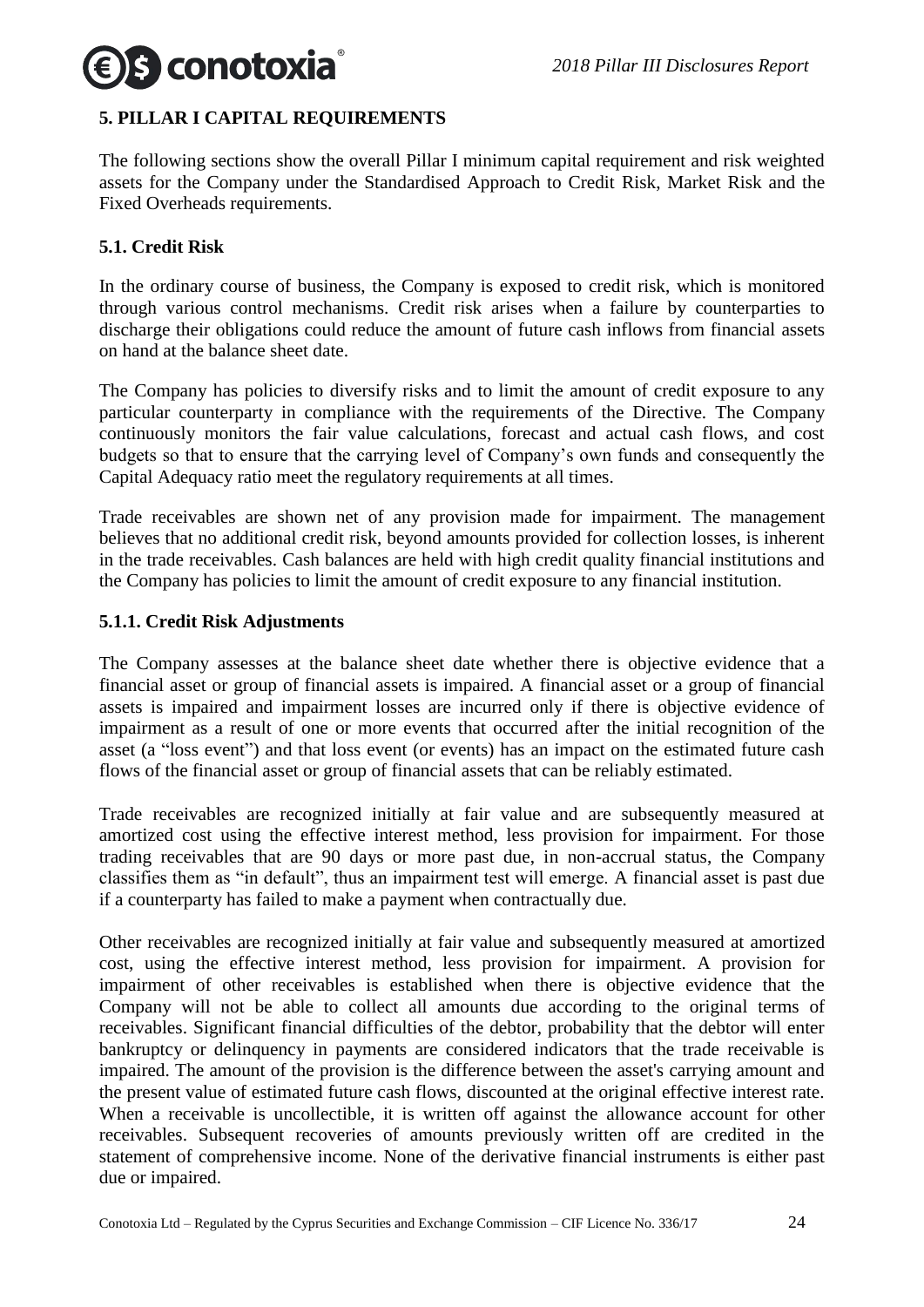# s conotoxia

# <span id="page-24-0"></span>**5.1.2. Credit Risk – Risk Weighted Assets**

The Company's Credit Risk Weighted Assets and Capital Requirements broken down by exposure class were as follows:

|                       | <b>Risk Weighted Assets</b> | <b>Capital Requirements</b> |
|-----------------------|-----------------------------|-----------------------------|
| <b>Exposure class</b> | €000                        | €000                        |
| Institutions          | 159                         |                             |
| Retail                |                             |                             |
| Corporates            | 10                          |                             |
| Other Items           | 385                         |                             |
| <b>Total</b>          | 557                         | 45                          |

**Table 8 - Exposure classes as at 31 December 2018**

The Regulation requires disclosure for additional asset classes. These have not been shown in the table above as these are nil as at the reporting period.

# **Credit Risk - Risk Weighted Assets**



# <span id="page-24-1"></span>**5.1.3. Credit Risk – Analysis of Average exposures and total amount of exposures after accounting offsets**

The Company shall disclose the total amount of exposures after accounting offsets and without taking into account the effects of credit risk mitigation and the average amount of the exposures over the period broken down by different types of exposures as follows:

#### **Table 9 - Analysis of Average Exposures**

| <b>Exposure class</b> | Original exposure amount,<br>net of specific provisions | <b>Average Exposure</b> |  |
|-----------------------|---------------------------------------------------------|-------------------------|--|
|                       | €000                                                    | €000                    |  |
| Institutions          | 258                                                     | 115                     |  |
| Corporates            |                                                         | 10                      |  |
| Retail                |                                                         |                         |  |
| Other Items           |                                                         |                         |  |
| <b>Total</b>          | 282                                                     | 174                     |  |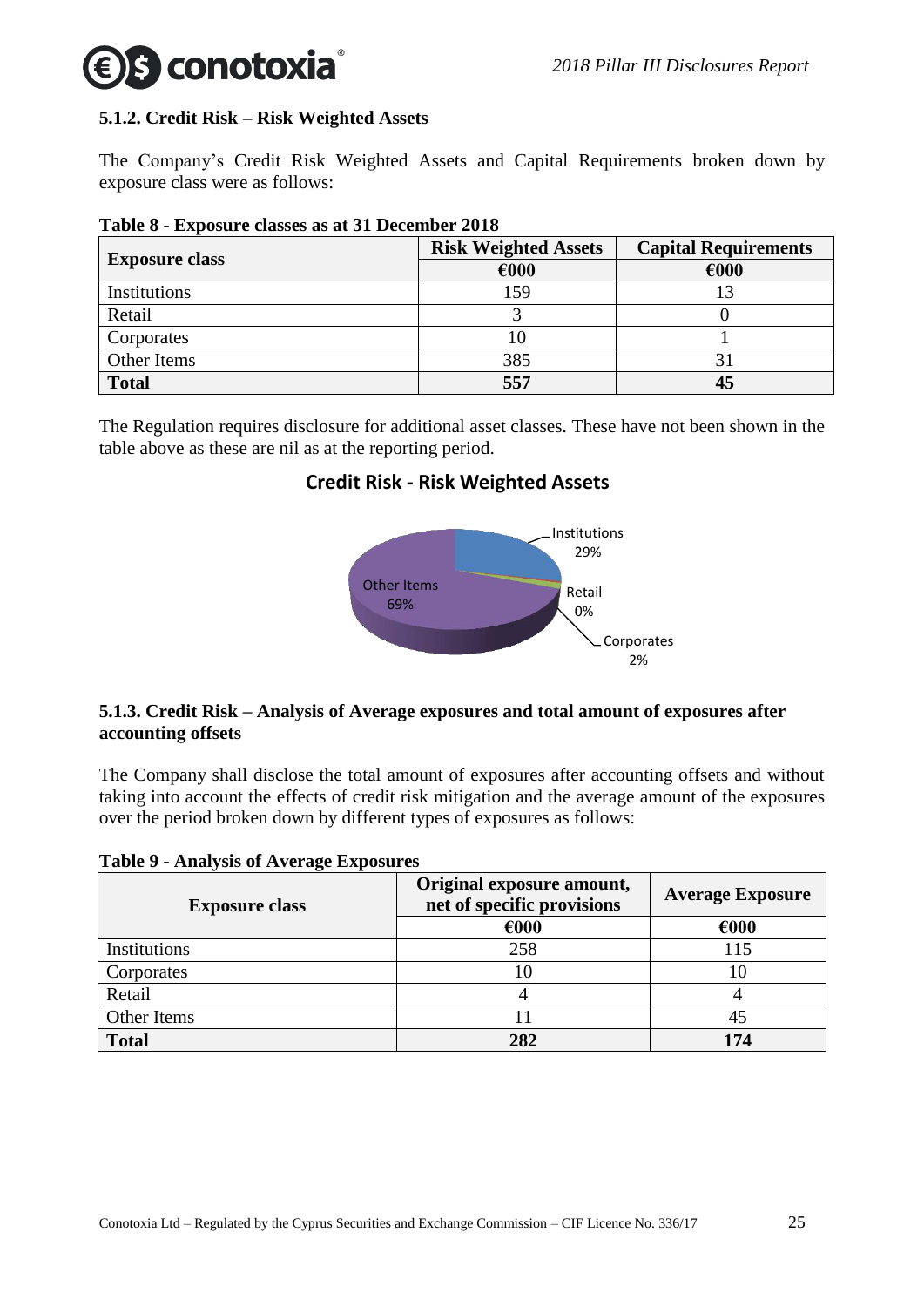# s conotoxia

# <span id="page-25-0"></span>**5.1.4. Credit Risk – Risk Weighted Assets by Geographical distribution of the exposure classes**

The Company shall disclose the geographical distribution of the exposures, broken down in significant areas by material exposures classes. The geographical distribution of the exposure classes of the Company are as follows:

| 31 December 2018      |                                 |                          |                      |  |  |
|-----------------------|---------------------------------|--------------------------|----------------------|--|--|
| <b>Exposure class</b> | <b>Cyprus</b><br>$\epsilon$ 000 | Poland<br>$\epsilon$ 000 | <b>Total</b><br>€000 |  |  |
| Institutions          |                                 | 258                      | 258                  |  |  |
| Corporates            | 10                              |                          | 10                   |  |  |
| Retail                |                                 |                          |                      |  |  |
| Other Items           |                                 |                          | $\bf{11}$            |  |  |
| <b>Total</b>          | 25                              | 258                      | 282                  |  |  |

# **Table 10 - Geographical distribution of the exposure classes**

The Regulation requires disclosure for additional asset classes. These have not been shown in the table above as these are nil as at the reporting period.

# **Geographical Distribution of the Exposures**



# <span id="page-25-1"></span>**5.1.5. Credit Risk – Distribution of exposures by industry**

The Company shall disclose the distribution of the exposures by industry or counterparty type, broken down by exposure classes, including specifying exposure to SMEs, and further detailed if appropriate as follows:

|  |  | Table 11 - Exposures by industry |  |
|--|--|----------------------------------|--|
|  |  |                                  |  |

| <b>Exposure class</b> | <b>Banking/Financial</b><br>services | <b>Other</b>   | <b>Total</b>   |
|-----------------------|--------------------------------------|----------------|----------------|
|                       | €000                                 | $\epsilon$ 000 | $\epsilon$ 000 |
| Institutions          | 258                                  |                | 258            |
| Corporates            |                                      |                | 10             |
| Retail                |                                      |                |                |
| Other                 |                                      |                |                |
| <b>Total</b>          | 258                                  | 25             | 282            |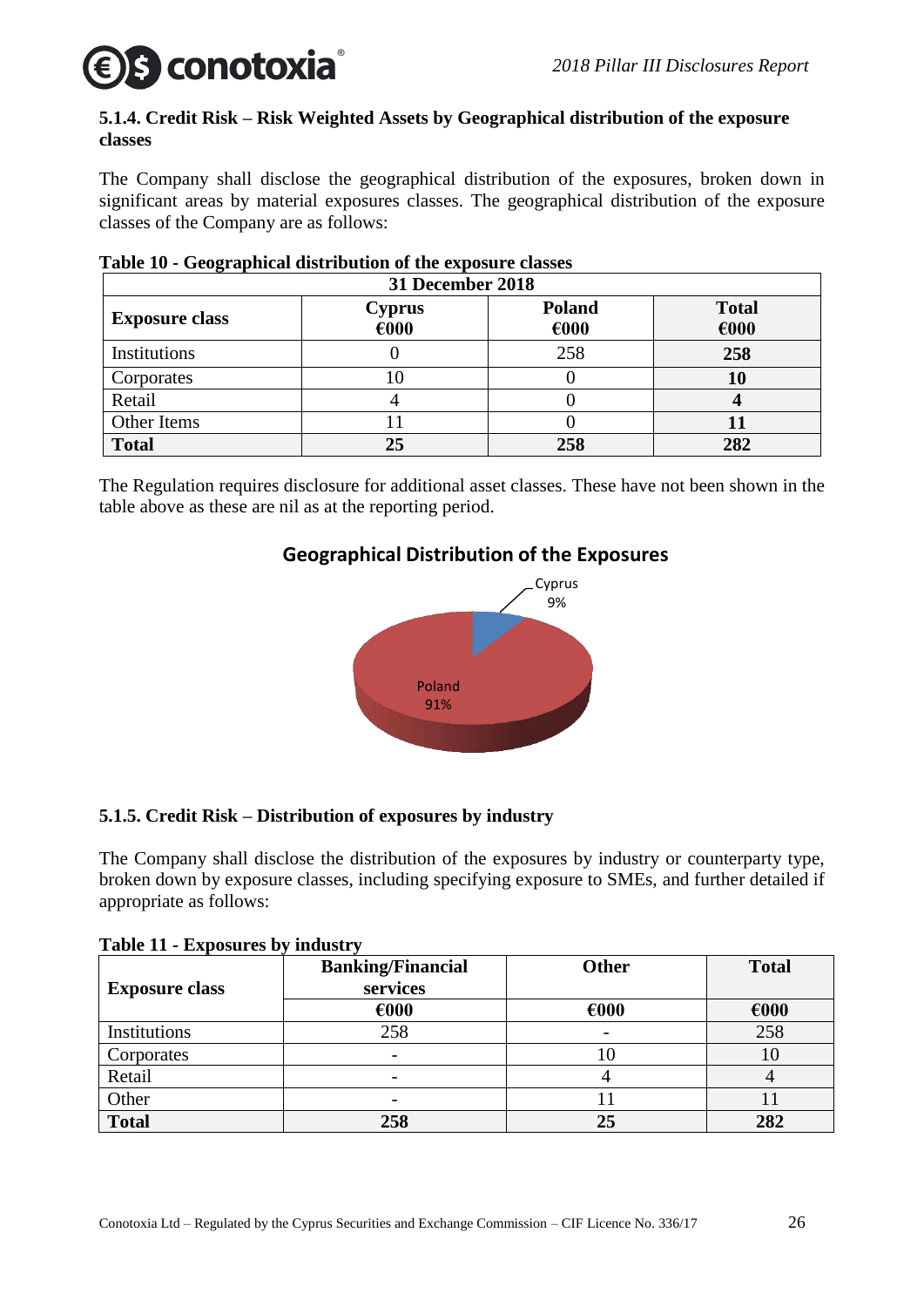



#### <span id="page-26-0"></span>**5.1.6. Residual maturity broken down by exposure classes**

The Company shall disclose the residual maturity breakdown of all the exposures, broken down by exposure classes, as follows:

| <b>Exposure Class</b> | <b>Residual Maturity</b><br>$\leq$ 3 months | <b>Residual Maturity</b><br>$>$ 3 months | <b>Total</b> |
|-----------------------|---------------------------------------------|------------------------------------------|--------------|
|                       | €000                                        | €000                                     | €000         |
| Institutions          | 258                                         |                                          | 258          |
| Corporates            |                                             |                                          | 10           |
| Retail                |                                             |                                          |              |
| Other Items           |                                             |                                          |              |
| <b>Total</b>          | 258                                         | 25                                       | 282          |

#### **Table 12 - Residual maturity broken down by exposure class**

# **Residual Maturity Breakdown**



#### <span id="page-26-1"></span>**5.2. Use of ECAIs**

The Company shall disclose the names of the nominated External Credit Assessment Institutions ("ECAIs") and the exposure values along with the association of the external rating with the credit quality steps.

The Company uses external credit ratings from Moody's. These ratings are used for all relevant exposure classes. The general ECAI association with each credit quality step is as follows: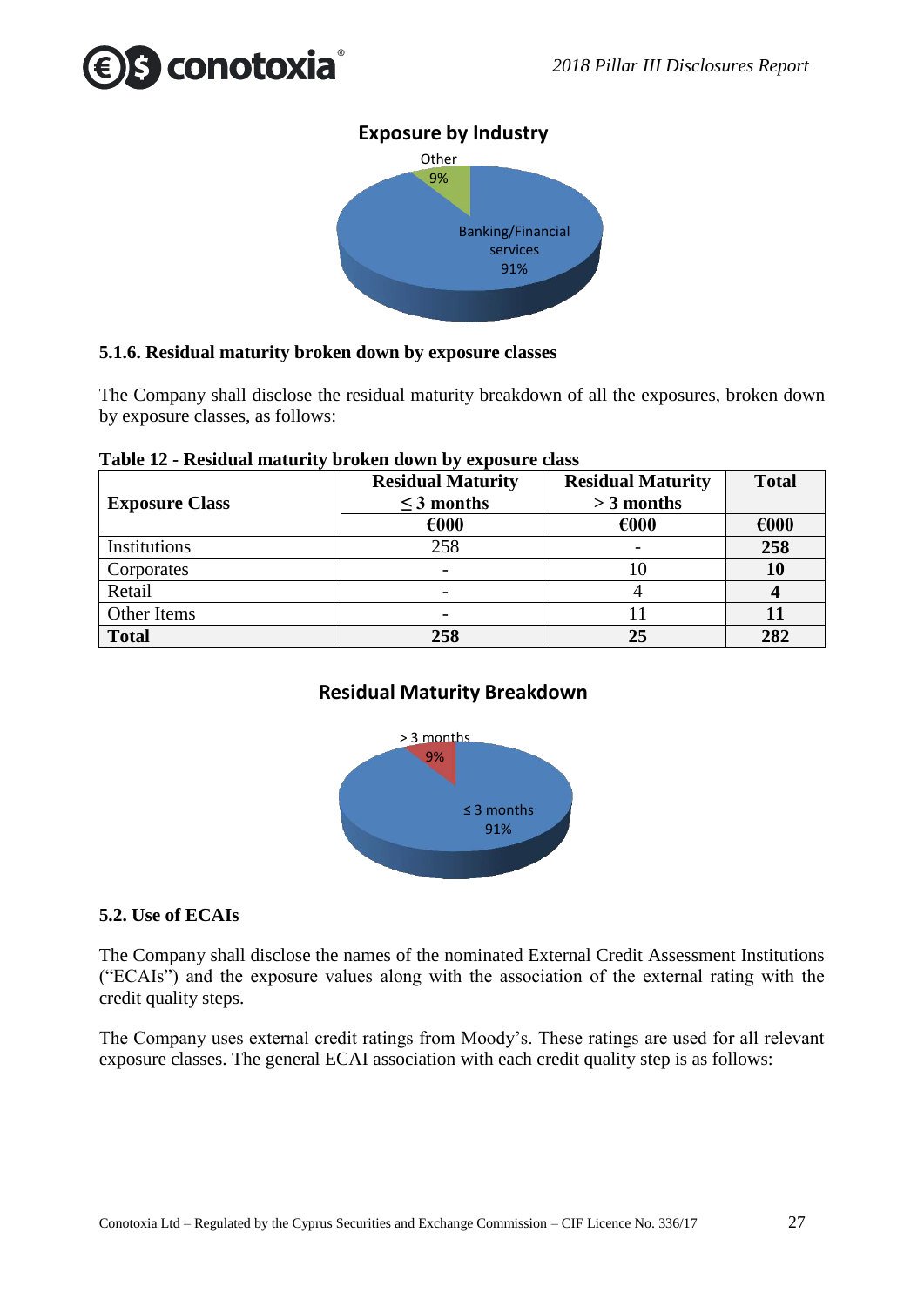

| <b>Credit</b>          |              |           |                     |                 |                                 |                  |
|------------------------|--------------|-----------|---------------------|-----------------|---------------------------------|------------------|
|                        | Moody's      | Corporate |                     |                 | <b>Credit Assessment method</b> | <b>Sovereign</b> |
| Quality<br><b>Step</b> | Rating       |           | Sovereign<br>method | <b>Maturity</b> | <b>Maturity 3</b>               |                  |
|                        |              |           |                     | $>$ 3 months    | months or less                  |                  |
|                        | Aaa to Aa3   | 20%       | 20%                 | 20%             | 20%                             | 0%               |
| 2                      | A1 to $A3$   | 50%       | 50%                 | 50%             | 20%                             | 20%              |
| 3                      | Baa1 to Baa3 | 100%      | 100%                | 50%             | 20%                             | 50%              |
| 4                      | Bal to Ba3   | 100%      | 100%                | 100%            | 50%                             | 100%             |
| 5                      | B1 to B3     | 150%      | 100%                | 100%            | 50%                             | 100%             |
| 6                      | Caa1 and     | 150%      | 150%                | 150%            | 150%                            | 150%             |
|                        | below        |           |                     |                 |                                 |                  |

**Table 13- ECAI Association with each credit quality step**

Exposures to unrated institutions are assigned a risk weight according to the credit quality step to which exposures to the central government of the jurisdiction in which the institution is incorporated, as specified in Article 121 of CRR. Notwithstanding the general treatment mentioned above, short term exposures to institutions could receive a favourable risk weight of 20% if specific conditions are met.

The Other Items category includes tangible assets, debtors and prepayments risk weighted at 100%, cash items in the process of collection risk weighted at 20% and cash in hand risk weighted at 0%.

Exposures to corporate clients were risk weighted by 100% risk factor since they were all unrated and were incorporated in countries with no credit rating or with credit assessment up to credit quality step 5.

**Table 14- Breakdown of exposures by asset class and risk weight under the Standardised approach**

|                       |                | <b>Risk Weight</b> | <b>Total</b>   | Of which       |      |                |
|-----------------------|----------------|--------------------|----------------|----------------|------|----------------|
| <b>Exposure Class</b> | 20%            | 50%                | 75%            | 100%           |      | unrated        |
|                       | $\epsilon$ 000 | $\epsilon$ 000     | $\epsilon$ 000 | $\epsilon$ 000 | €000 | $\epsilon$ 000 |
| Institutions          |                | 257                |                |                | 258  |                |
| Corporates            |                |                    |                | 10             | 10   |                |
| Retails               |                |                    |                |                |      |                |
| Other Items           |                |                    |                |                | Ħ    | 25             |
| <b>Total</b>          |                | 257                |                | 21             | 282  | 25             |

The table below indicates the exposure amounts before and after credit risk mitigation for each Credit Quality Step (CQS).

| Table 15- Exposures before and after credit risk mitigation as at 31 December 2018 |  |
|------------------------------------------------------------------------------------|--|
|------------------------------------------------------------------------------------|--|

| <b>Credit Quality Step</b> | <b>Exposure values before</b> | <b>Exposure values after credit</b> |
|----------------------------|-------------------------------|-------------------------------------|
|                            | credit risk mitigation        | risk mitigation                     |
|                            | €000                          | €000                                |
| COS <sub>2</sub>           | 258                           | 258                                 |
| Unrated                    |                               | 25                                  |
| <b>Total</b>               | 282                           | 282                                 |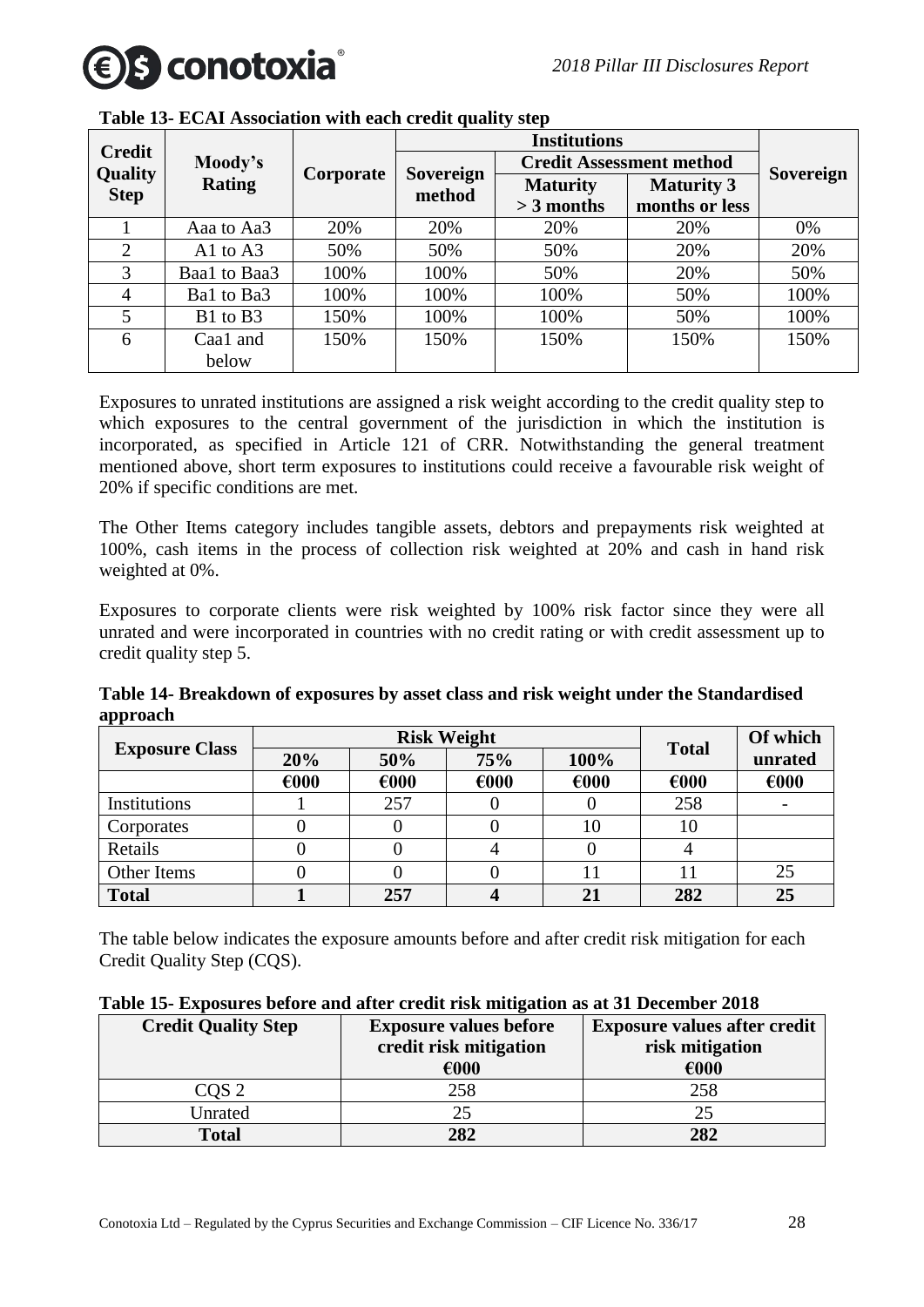



#### <span id="page-28-0"></span>**5.3. Market Risk**

Market risk can be defined as the risk of losses in on and off-balance sheet positions arising from adverse movements in market prices. From a regulatory perspective, market risk stems from all foreign exchange risk positions in the whole balance sheet.

As a "Limited Licence" CIF, the Company does not deal for its own account. Market risk is therefore limited to movements in foreign exchange rates. As at 31 December 2018 the Company was not exposed to market risk.

#### <span id="page-28-1"></span>**5.3.1. Foreign Exchange Risk**

The Company's reporting currency is Euro. Foreign exchange risk is the risk that the value of financial instruments will fluctuate due to changes in foreign exchange rates.

If the sum of the Company's overall net foreign-exchange position and its net gold position exceeds 2% of its total own funds, the Company calculates own funds requirements for foreign exchange risk. The own funds requirement for foreign exchange risk is the sum of its overall net foreign-exchange positions and its net gold position in the reporting currency, multiplied by 8%.

The Management monitors the exchange rate fluctuations on a continuous basis and acts accordingly. For the period as at 31 December 2018, the overall net foreign-exchange position and its net gold position was less than 2% of its total own funds and therefore no capital requirements were attributed for foreign exchange risk.

#### **Closely Correlated Currencies**

Following the EBA's Final draft Implementing Technical Standards on Closely Correlated Currencies under Article 354 (3) of CRR, the Company may apply lower own funds requirements against positions in relevant closely correlated currencies as those are disclosed by EBA. In this respect, for the calculation of the foreign exchange risk for matched positions on closely correlated currencies, a capital requirement of 4% instead of 8% is used.

The Company's positions in non-reporting currencies and gold for the period were zero.

#### <span id="page-28-2"></span>**5.3.2. Interest Rate Risk**

Interest rate risk is the risk that the value of financial instruments will fluctuate due to changes in market interest rates. The Company's income and operating cash flows are substantially independent of changes in market interest rates. Other than cash at bank, which attracts interest at normal commercial rates, the Company has no other significant interest bearing financial assets or liabilities.

The Company's management monitors the interest rate fluctuations on a continuous basis and acts accordingly.

#### <span id="page-28-3"></span>**5.4. Fixed Overheads**

Following the CRDIV implementation, Operational Risk is replaced by Fixed Overheads requirements for "Limited Licence" CIFs pursuant to Article 97 of the CRR.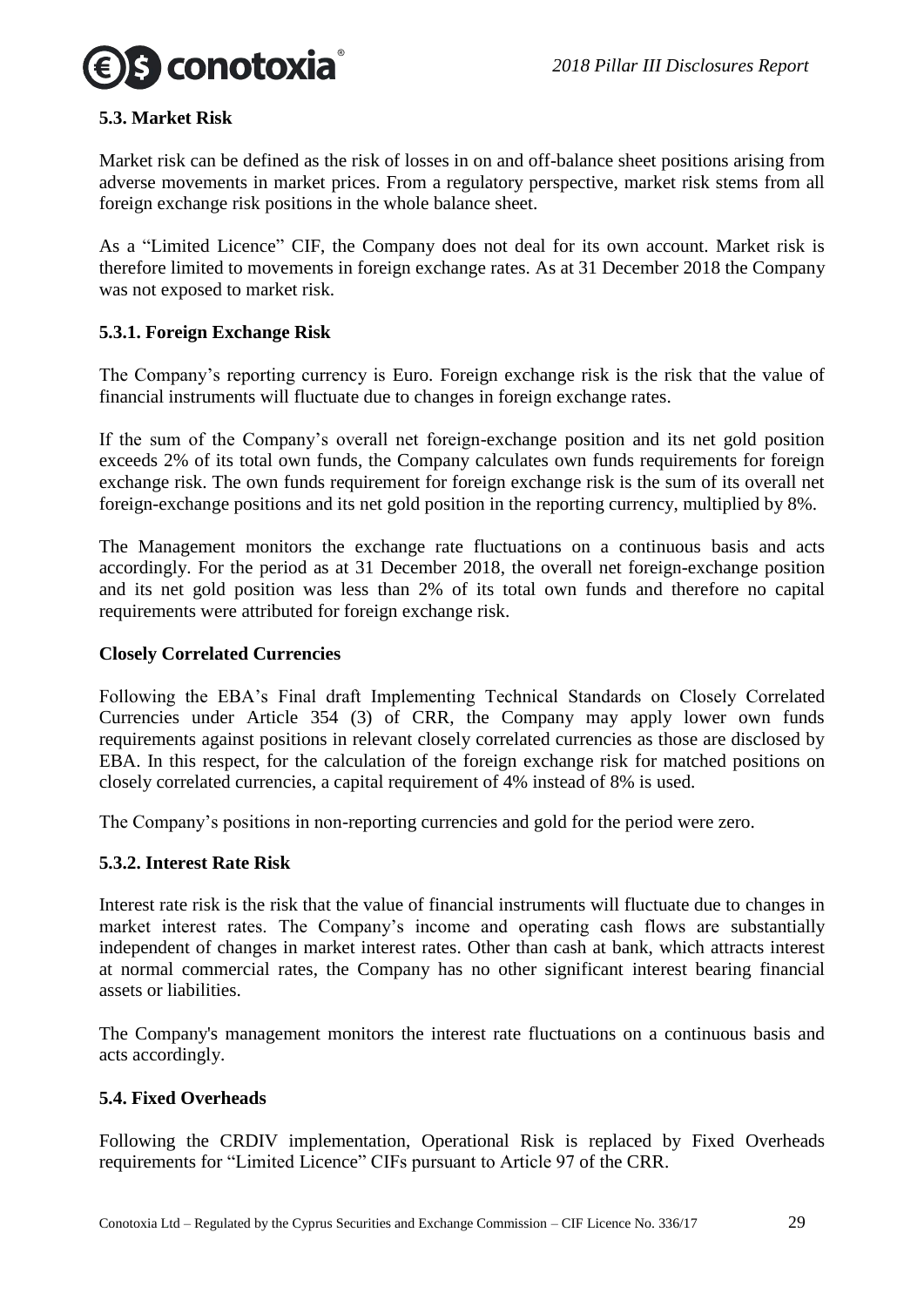

The purpose of this new requirement is to enable CIFs to protect their investors in case of winding down or restructuring their activities and to hold sufficient financial resources to withstand operational expenses over an appropriate period of time. In this respect, CIFs are required to hold eligible capital of at least one-quarter of the fixed overheads of the previous year based on the most recent audited annual financial statements, or projected fixed overheads in the case where a CIF has not completed business for one year.

In addition to holding eligible capital of at least one-quarter of the fixed overheads of the previous year, CIFs have to calculate their total risk exposure based on fixed overheads. In this respect, the total eligible capital is  $\epsilon$ 308k which is greater than  $\epsilon$ 158k, the fixed overheads requirement.

CIFs have to calculate their total risk exposure based on fixed overheads. The Total Risk Exposure Amount for "Limited Licence" CIFs is the greater of the Total risk exposure amount (excluding Operational Risk) and the Fixed Overhead of the preceding year (x 12.5 x 25%).

The Company's Fixed Overheads Risk Exposure amount as at 31 December 2018 is provided by the table below:

| <b>Fixed</b><br><b>Overheads</b> | <b>Fixed</b><br><b>Overheads</b><br><b>Requirements</b> | <b>Fixed</b><br><b>Overheads Risk</b><br><b>Exposure</b><br><b>Amount</b> | <b>Additional</b><br><b>Exposure</b><br><b>Amount</b> | <b>Total Risk</b><br><b>Exposure</b><br><b>Amount</b> |
|----------------------------------|---------------------------------------------------------|---------------------------------------------------------------------------|-------------------------------------------------------|-------------------------------------------------------|
| €000                             | €000                                                    | €000                                                                      | €000                                                  | €000                                                  |
| 632                              | .58                                                     | .974                                                                      | ,822                                                  | .974                                                  |

#### **Table 16 - Fixed Overheads Risk Exposure amount analysis**

In this respect, the Fixed Overheads risk exposure amount is  $\epsilon$ 1,974k which is greater than the sum of the Credit Risk and Market Risk exposure which is  $E152k$ .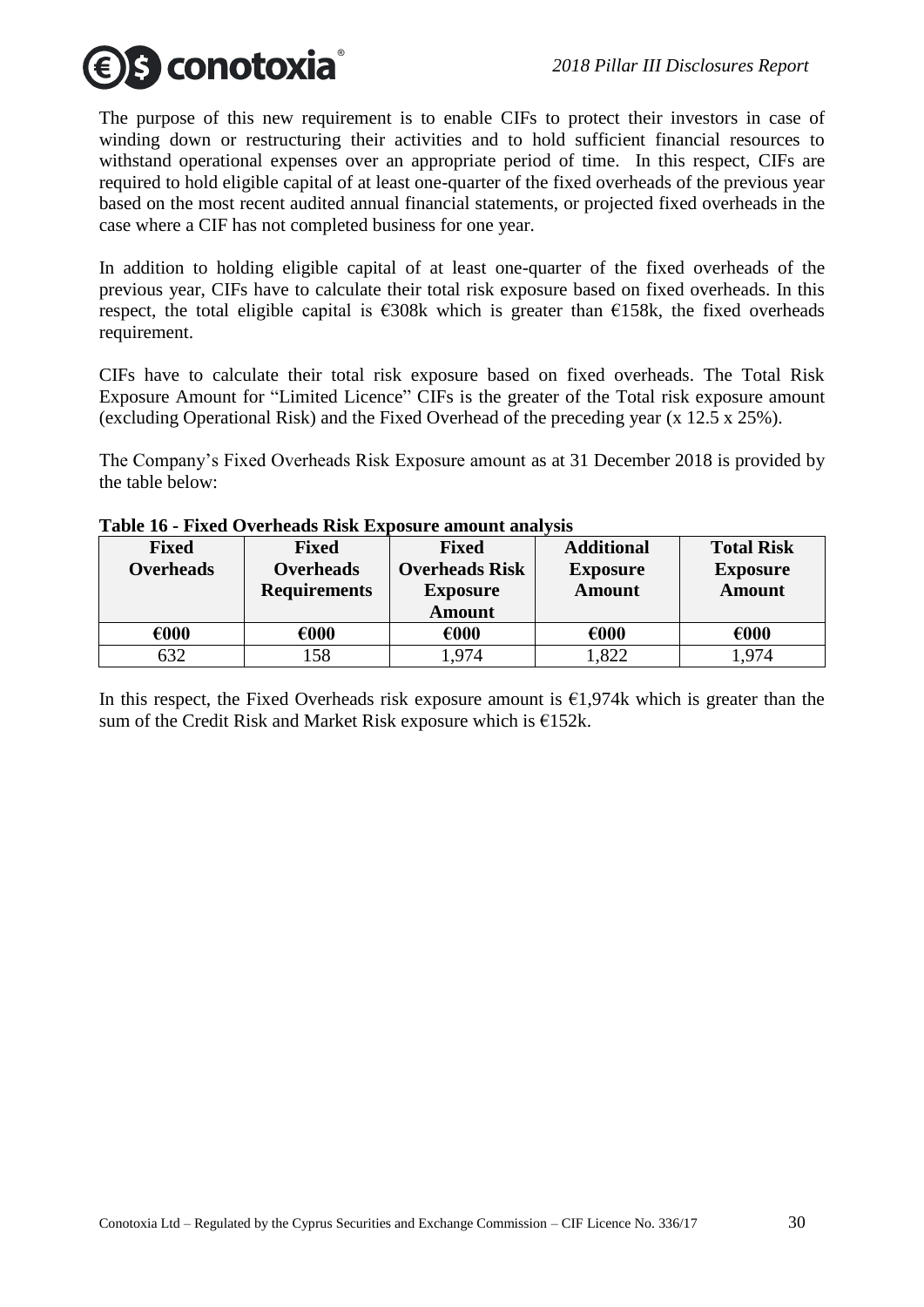

#### <span id="page-30-0"></span>**6. OTHER RISKS**

#### <span id="page-30-1"></span>**6.1. Concentration Risk**

Concentration Risk includes large individual exposures and significant exposures to companies whose likelihood of default is driven by common underlying factors such as the economy, geographical location, instrument type etc.

Concentration risk was partly addressed through diversification of counterparties, namely banking institutions. Moreover, the Company's experience in the collection of trade receivables has never caused debts which are past due and have to be impaired. The company has a policy in place to monitor debts overdue by preparing debtors ageing reports.

#### **Large Exposures**

A large exposure is defined as the total exposure of a firm to a client or group of connected clients, in the banking book and its value is equal to or exceeds 10% of its eligible capital.

Furthermore and where the amount of  $\epsilon$ 150 million is higher than 25 % of the institution's eligible capital the value of the exposure, after taking into account the effect of credit risk mitigation in accordance with Articles 399 to 403 shall not exceed a reasonable limit in terms of the institution's eligible capital. That limit shall be determined by the institution in accordance with the policies and procedures referred to in Article 81 of Directive 2013/36/EU, to address and control concentration risk. This limit shall not exceed 100 % of the institution's eligible capital. As at 31 December 2018 the Company had no exposures above the limits.

Moreover, according to Directive DI144-2014-14 for the Prudential Supervision of Investment Firms, Paragraph 61, Limitations on exposures to directors and shareholders, a CIF is not allowed to have exposures to a director more than 1% and to a shareholder that is not an institution, more than 2% of its eligible capital. Exposures to shareholders and directors are monitored and kept within the limits. The Company had no exposures to Shareholders or Directors for the period up to 31 December 2018.

# <span id="page-30-2"></span>**6.2. Reputation Risk**

Reputation risk is the current or prospective risk to earnings and capital arising from an adverse perception of the image of the Company on the part of customers, counterparties, shareholders, investors or regulators. Reputation risk could be triggered by poor performance, the loss of one or more of the Company's key directors, the loss of large customers, poor customer service, fraud or theft, customer claims, legal action and regulatory fines.

The Company has transparent policies and procedures in place when dealing with possible customer complaints in order to provide the best possible assistance and service under such circumstances. The possibility of having to deal with customer claims is very low as the Company provides high quality services to customers.

#### <span id="page-30-3"></span>**6.3. Strategic Risk**

Strategic Risk could occur as a result of adverse business decisions, improper implementation of decisions or lack of responsiveness to changes in the business environment. The Company's exposure to strategic risk is moderate as policies and procedures to minimize this type of risk are implemented in the overall strategy of the Company.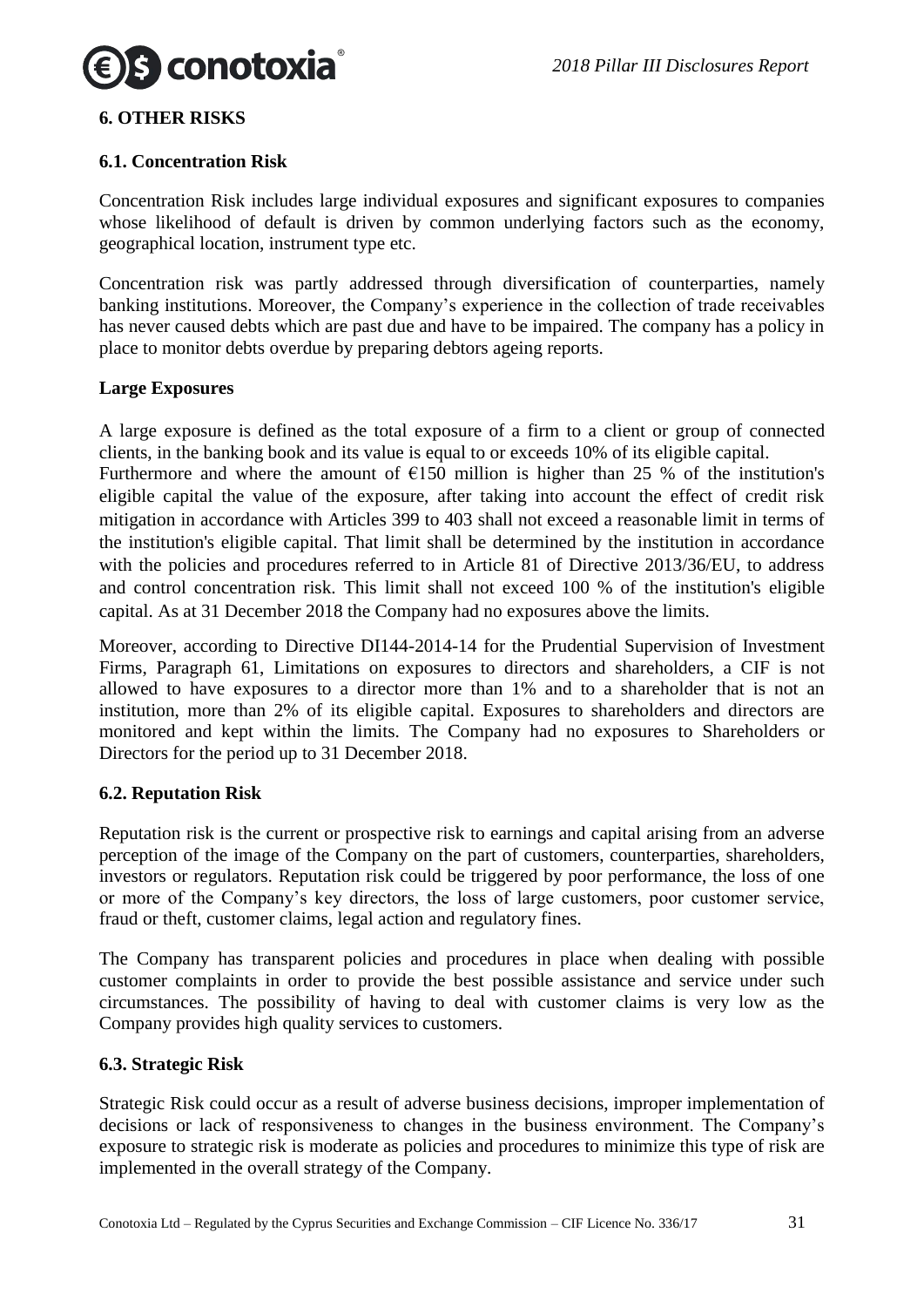

#### <span id="page-31-0"></span>**6.4. Business Risk**

Business Risk includes the current or prospective risk to earnings and capital arising from changes in the business environment including the effects of deterioration in economic conditions. Research on economic and market forecasts are conducted with a view to minimize the Company's exposure to business risk. These are analyzed and taken into consideration when implementing the Company's strategy.

#### <span id="page-31-1"></span>**6.5. Capital Risk Management**

Capital Risk is the risk that the Company will not comply with capital adequacy requirements. The Company's objectives when managing capital are to safeguard the Company's ability to continue as a going concern in order to provide returns for shareholders and benefits for other stakeholders. The Company has a regulatory obligation to monitor and implement policies and procedures for capital risk management. Specifically, the Company is required to test its capital against regulatory requirements and has to maintain a minimum level of capital. This ultimately ensures the going concern of the Company. Such procedures are explained in the Procedures Manual of the Company.

The Company is further required to report on its capital adequacy quarterly and has to maintain at all times a minimum total capital adequacy ratio which is set at 8%. The capital adequacy ratio expresses the capital base of the Company as a proportion of the total risk weighted assets. Management monitors such reporting and has policies and procedures in place to help meet the specific regulatory requirements. This is achieved through the preparation on a monthly basis of management accounts to monitor the financial and capital position of the Company.

#### <span id="page-31-2"></span>**6.6. Regulatory Risk**

Regulatory risk is the risk the Company faces by not complying with relevant Laws and Directives issued by its supervisory body. If materialized, regulatory risk could trigger the effects of reputation and strategic risk. The Company has documented procedures and policies based on the requirements of relevant Laws and Directives issued by the Commission; these can be found in the Procedures Manual. Compliance with these procedures and policies are further assessed and reviewed by the Company's Internal Auditors and suggestions for improvement are implemented by management. The Internal Auditors evaluate and test the effectiveness of the Company's control framework at least annually. Therefore the risk of non-compliance is very low.

#### <span id="page-31-3"></span>**6.7. Legal and Compliance Risk**

Legal and Compliance Risk could arise as a result of breaches or non-compliance with legislation, regulations, agreements or ethical standards and have an effect on earnings and capital. Following the replacement of the Law 144(I)/2007 by Law 87(I)/2017 for the purpose of harmonization with MIFID II, several regulatory changes were applied that may cause the Company's exposure to compliance risk. The Company among others is also exposed to legal and compliance risk arising from inability or inadequate arrangements to comply with the requirements related to the:

- product governance (Circular C236, Directive DI87-01),
- new rules governing derivatives on virtual currencies (Circular C268),
- Commission Delegated Regulation of 8 June 2016 of the European Parliament and of the Council with regard to regulatory technical standards for the annual publication by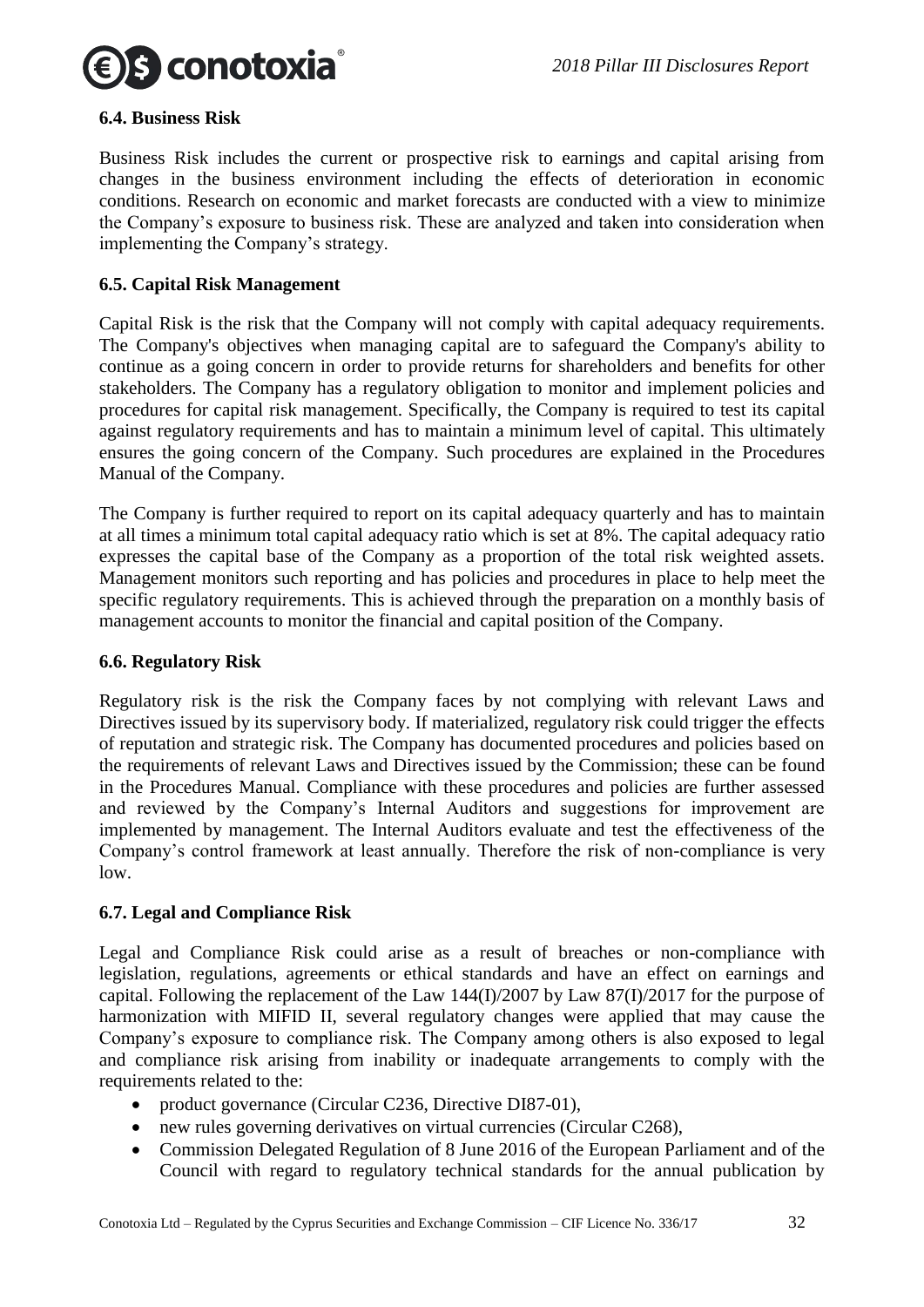

investment firms of information on the identity of execution venues and on the quality of execution,

- additional specific risk buffer with respect to exposures in Estonia (Circular C222),
- Policy Statement on the Risk Management Arrangements of Cyprus Investment Firms Providing Investment Services in CFDs,
- European Securities and Markets Authority Decision (EU) 2019/155 of 23 January 2019 renewing the product intervention measures relating to the marketing, distribution or sale of contracts for differences to retail clients,
- provisions of the General Data Protection Regulation (GDPR) 2016/679 and
- $\bullet$  4<sup>th</sup> AML Directives (Directive (EU) 2015/849)

The probability of such risks occurring is relatively low due to the detailed internal procedures and policies implemented by the Company and regular reviews by the Internal Auditors. The structure of the Company is such to promote clear coordination of duties and the management consists of individuals of suitable professional experience, ethos and integrity, who have accepted responsibility for setting and achieving the Company's strategic targets and goals. In addition, the Board meets at least annually to discuss such issues and any suggestions to enhance compliance are implemented by management. Finally and with respect the Implications of NBP, the Company has contractual agreements with solely with European Economic Area regulated entities and as such is not required to maintain a minimum additional capital buffer.

# <span id="page-32-0"></span>**6.8. IT Risk**

IT risk could occur as a result of inadequate information technology and processing, or arise from an inadequate IT strategy and policy or inadequate use of the Company's information technology. Specifically, policies have been implemented regarding back-up procedures, software maintenance, hardware maintenance, use of the internet and anti-virus procedures. Materialization of this risk has been minimized to the lowest possible level.

# <span id="page-32-1"></span>**6.9. Risk Reporting**

The Company maintains a system in place to record any risk event incurred on a special form duly completed by personnel of each department and is submitted to the Compliance officer and Risk manager when such event occur.

# <span id="page-32-2"></span>**6.10. Liquidity Risk**

Liquidity risk is defined as the risk when the maturity of assets and liabilities does not match. An unmatched position potentially enhances profitability, but can also increase the risk of losses. The Company has policies and procedures with the object of minimizing such losses.

# <span id="page-32-3"></span>**6.11. Conduct Risk**

Conduct risk is defined as the risk of an action, by an individual, financial institution or the industry as a whole, which leads to customer detriment or, undermines market integrity. This can bring sanctions and negative publicity. Moreover, EBA has defined conduct risk as the current or prospective risk of losses to an institution arising from inappropriate supply of financial services including cases of wilful or negligent misconduct. Consequently, conduct risk arises from failures of designated liquidity providers located in third countries associated with the Company.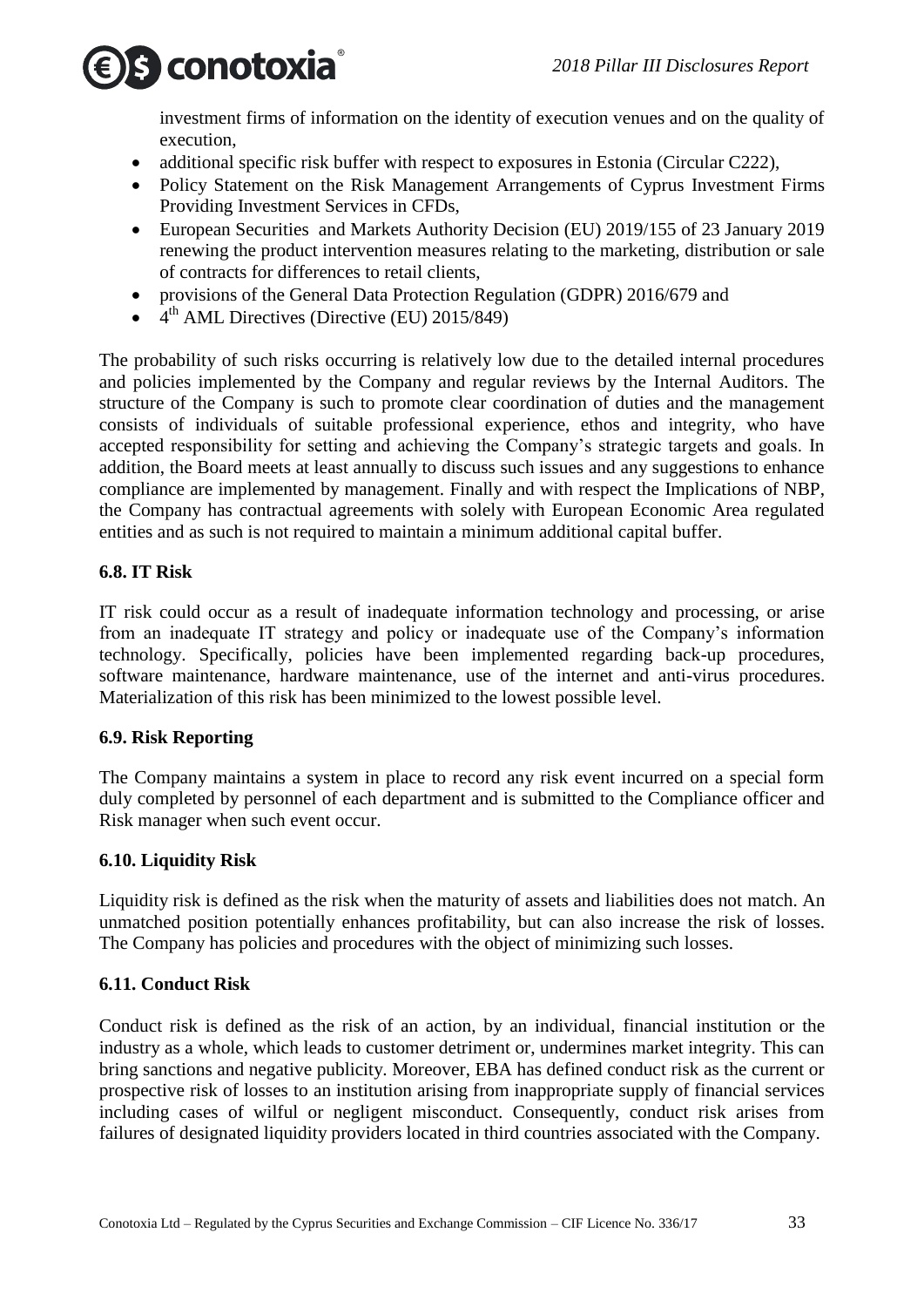

Additionally, the Company is exposed to negative balances with its Liquidity Providers, in case of fast-pacing volatile market, where the LP cannot close a position at the Company's stop out limit. Therefore, the Company may be exposed to conduct risk arising from inadequate agreements with the Liquidity Providers and/or with the third parties that hold client's funds.

As part of risk management policy and tools, the Company has procedures in place to diversify its liquidity providers and monitor their financial position on an on-going basis. The financial soundness of the liquidity providers is closely monitored and the company is ready to switch to alternative LPs, if necessary. Furthermore, the receivable/payable amounts with the LPs are monitored on a daily basis. In particular, the Company examines its existing procedures and arrangements with respect to the products offered and services provided.

Further to the above, the agreement of MoUs between CySEC and FCA is expected to maintain investors' protection via the appropriate communications channels between the two competent authorities and as such nay negative impact on the Company's risk profile due to hard Brexit Scenario is mitigated.

# **ESMA Adopts Final Product Intervention Measures on CFDs and Binary Options**

The European Securities and Markets Authority (ESMA) on 23 January 2019 adopted Decision 2019/155, under Article 40 of Regulation (EU) No 600/20141 to restrict the marketing, distribution or sale of contracts for differences (CFDs) to retail clients. The Decision renews and amends ESMA Decision (EU) 2018/7962 on the same terms as the previous renewal decision, ESMA Decision (EU) 2018/16363.

Pursuant to article 40 of MiFIR for CFDs, product intervention measure includes:

- 1. Leverage limits on the opening of a CFD by a retail client from 30:1 to 2:1, which vary according to the volatility of the underlying:
	- 30:1 for major currency pairs;
	- 20:1 for non-major currency pairs, gold and major indices;
	- 10:1 for commodities other than gold and non major equity indices;
	- 5:1 for individual equities and other reference values;
- 2. Margin close out rule on a per account basis,
- 3. Negative balance protection on a per account basis,
- 4. A restriction on the incentives offered to trade CFDs,
- 5. A firm specific risk warning.

The company has complied with all the above measures adopted by ESMA within the specified deadline.

#### **Safeguarding of clients assets**

In accordance with paragraph 6(1) of the Directive DI087-01, a CIF must upon receiving any client funds, promptly place those funds into one or more accounts with any of the following:

- 1. Central bank;
- 2. Credit institution as defined in article 2(1) of the Business of Credit Institutions Law;
- 3. Bank authorized in a third country;
- 4. Qualifying money market fund.

The Company has complied with the above required as per CySEC's instructions.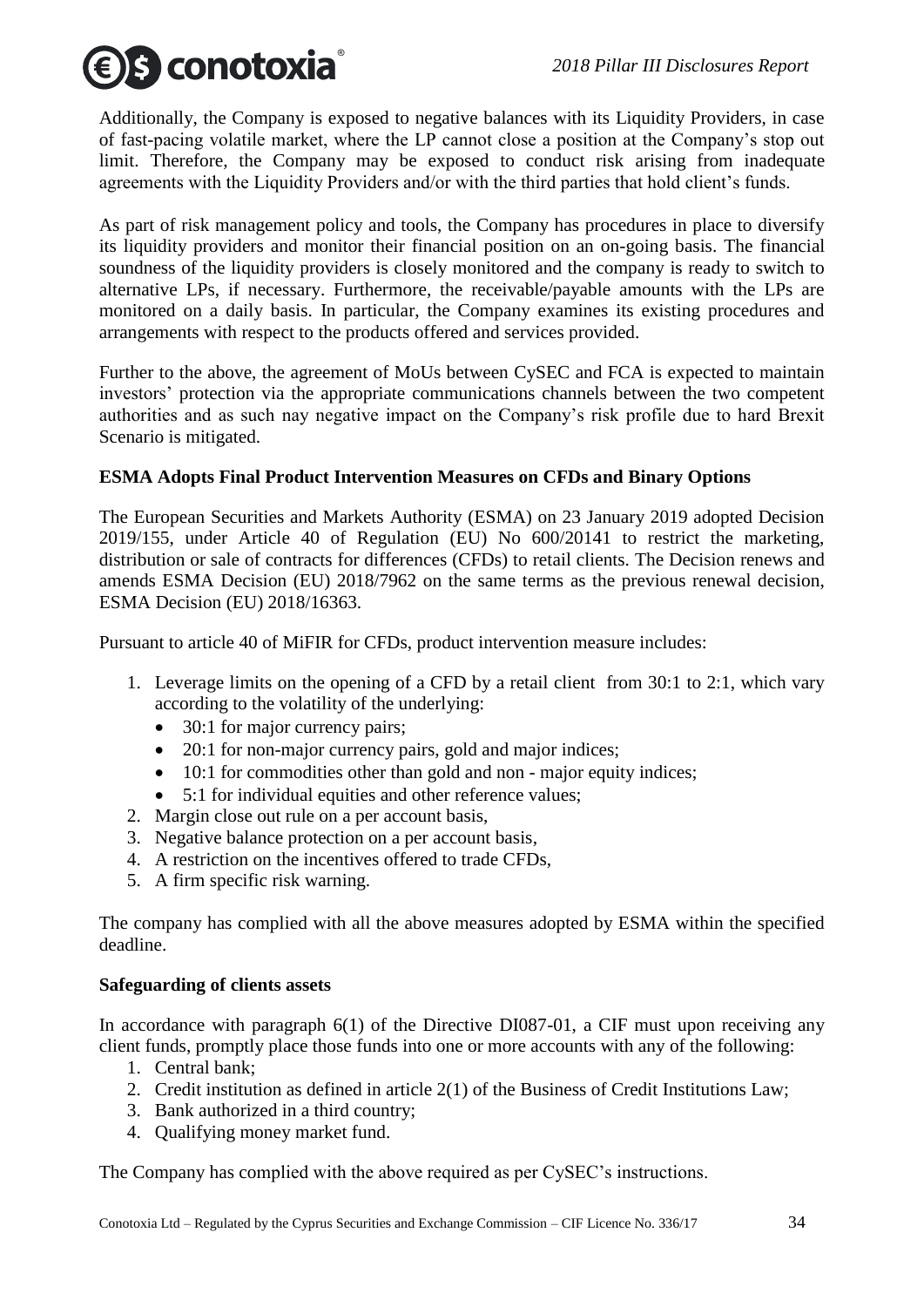

#### <span id="page-34-0"></span>**6.12. Operational Risk**

Operational risk is the risk of loss arising from fraud, unauthorized activities, error, omission, inefficiency, systems failure or external events. It is inherent in every business organization and covers a wide range of issues.

The Company manages operational risk through a control-based environment in which processes are documented and transactions are reconciled and monitored. This is supported by continuous monitoring of operational risk incidents to ensure that past failures are not repeated.

Furthermore, the Company has in place policies and processes whose implementation assists with the evaluation and management of any exposures to operational risk.

The Company has implemented an operational risk management framework designed to ensure that operational risks are assessed, mitigated and reported in a consistent manner consisting of, inter alia, the following components:

- Maintaining a four-eye structure and implementing board oversight over the strategic decisions made by the heads of departments;
- A Disaster Recovery Plan has been designed in order to be used in the event of a force majeure affecting the Company's internal systems and databases; and
- Maintenance of Risk Registers in the Context of the ICAAP;
- A Business Continuity Plan has been implemented which helps protect all of the Company's information databases including data, records and facilities.
- The majority of actions occurring in the Company's systems are automated and therefore it is less likely that a human error will occur;
- Review of risks and controls as part of the Internal Audit function;
- Regular review and updating of the Company's policies;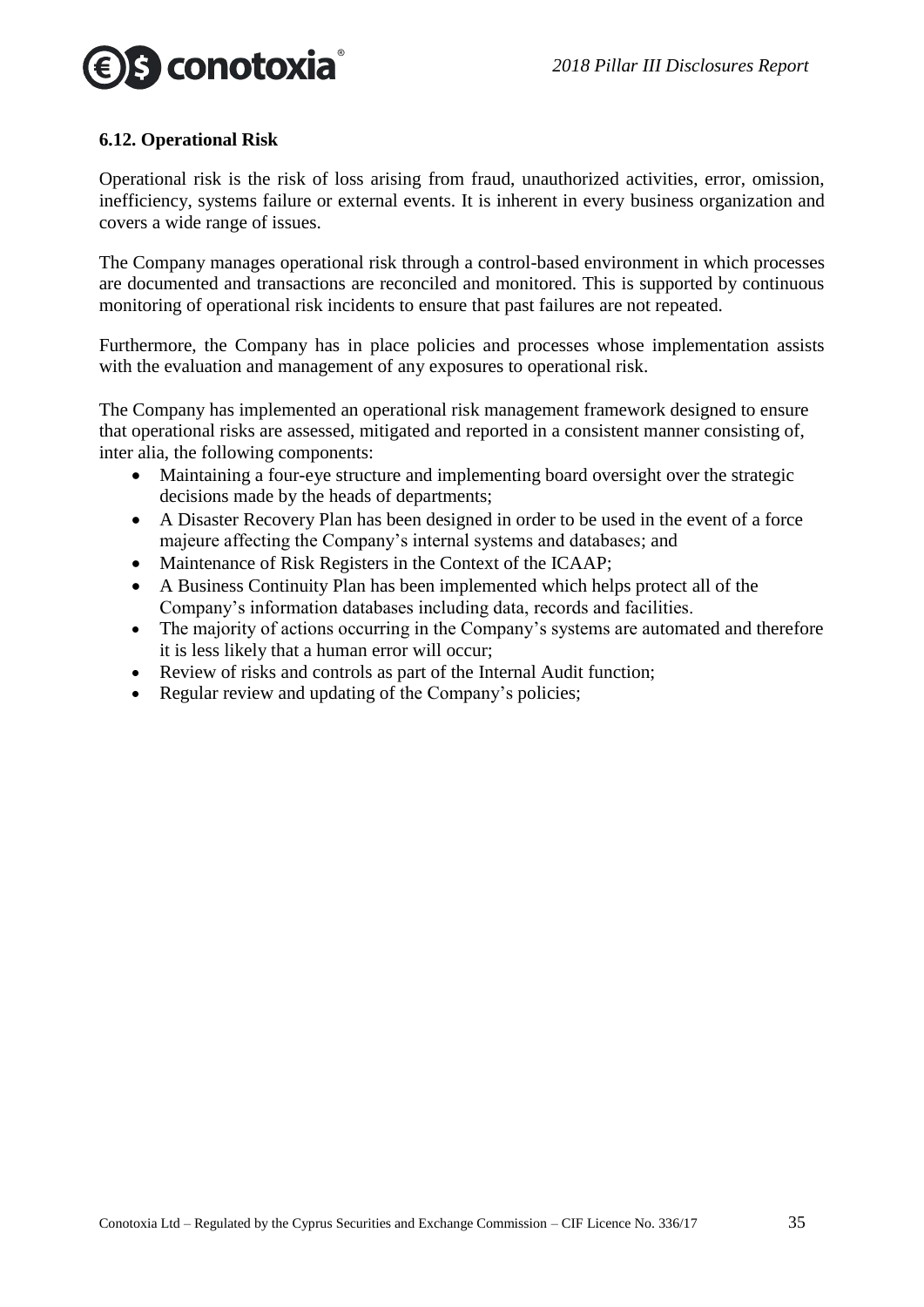# S conotoxia

# <span id="page-35-0"></span>**7. REMUNERATION POLICY**

The Company has established a remuneration policy, which its purpose is to set out the remuneration practices of the Company taking into consideration the salaries and benefits of the staff, in accordance with the provisions of Directive as well as the Circular 031 on remuneration policies and practices, where these comply with specific principles in a way and to the extent that is appropriate to the Company's size, internal organization and the nature, scope and complexity of its activities. Furthermore, the Company's remuneration strategy is designed to reward and motivate the people who are committed to maintaining a long term career with the Company and performing their role in the interests of the Company.

The design of the Policy is approved by the people who effectively direct the business of the Company, after taking advice from the compliance function, and implemented by appropriate functions to promote effective corporate governance. The people who effectively direct the business are responsible for the implementation of remuneration policies and practices and for preventing and dealing with any relevant risks, that remuneration policies and practices can create. The Board discusses remuneration policy matters at least annually.

Furthermore, the Policy also benefits from the full support of senior management or, where appropriate, the supervisory function, so that necessary steps can be taken to ensure that relevant persons effectively comply with the conflicts of interest and conduct of business policies and procedures.

Finally, the Policy adopts and maintains measures enabling them to effectively identify where the relevant person fails to act in the best interest of the client and to take remedial action.

# <span id="page-35-1"></span>**7.1. Remuneration System**

The Company's remuneration system and policy is concerned with practices of the Company for those categories of staff whose professional activities have a material impact on its risk profile, i.e. the Senior Management and members of the Board; the said practices are established to ensure that the rewards for the executive management are linked to the Company's performance, to provide an incentive to achieve the key business aims and deliver an appropriate link between reward and performance whilst ensuring base salary levels are not set at artificially low levels. The Company uses remuneration as a significant method of attracting and retaining key employees whose talent can contribute to the Company's short and long term success.

The remuneration mechanisms employed are well known management and human resources tools that take into account the following factors in order to determine the remuneration of each staff member:

- a) knowledge and skills,
- b) the adding value to the business,
- c) the demands (physical and mental) of the job,
- d) amount of training and/or experience needed,
- e) working conditions,
- f) the importance and the amount of responsibility,
- g) market dynamics such as the supply and demand for labour,
- h) financial viability of the Company,
- i) economic performance of the country in which the Company operates,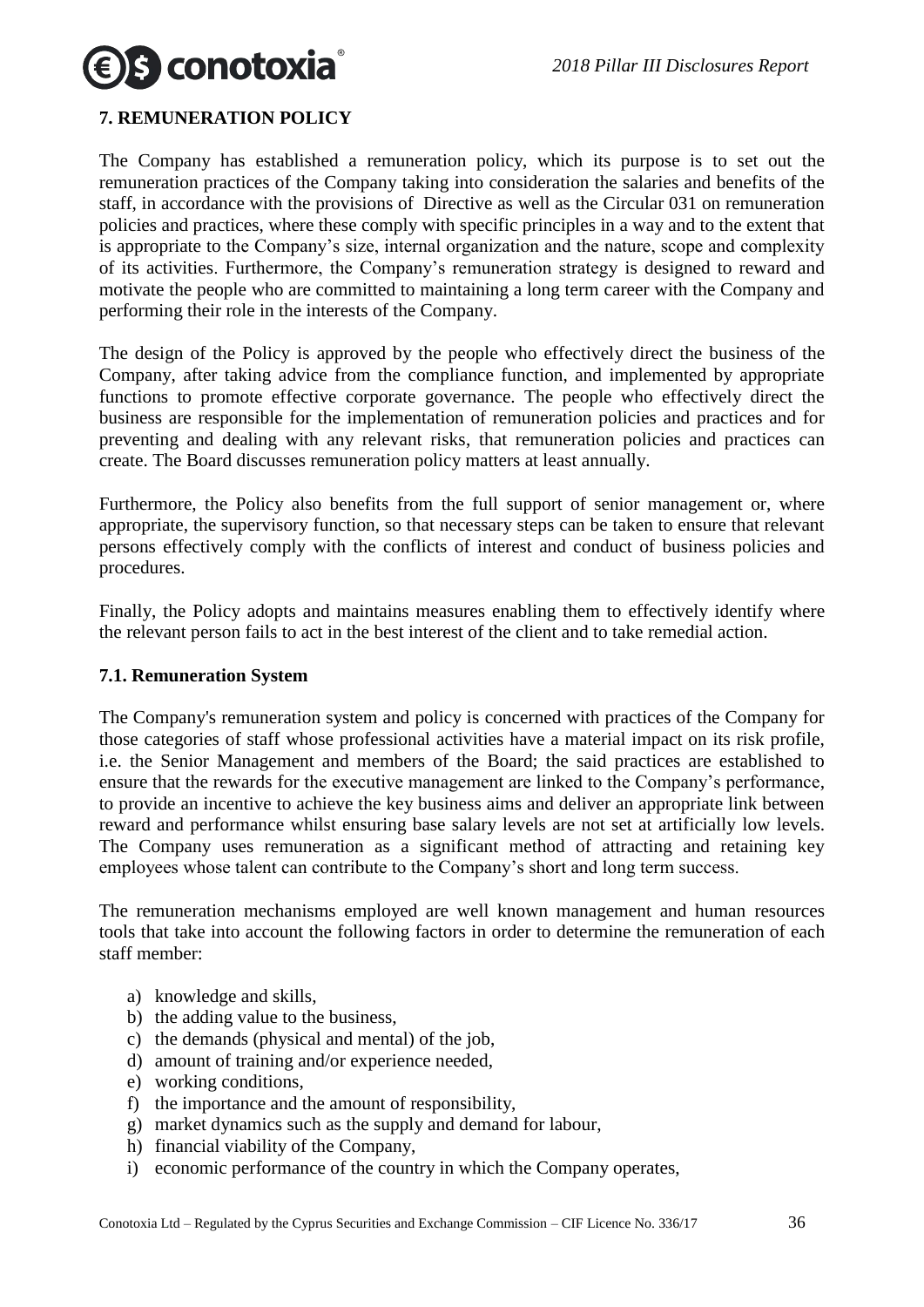

- j) employee's personal goals and performance evaluation in relation to the objectives set up at the beginning of the period,
- k) employee's professional conduct with clients.
- l) staff's skills, experience and performance, whilst supporting at the same time the longterm business objectives.

The Company's remuneration system takes into account the highly competitive sector in which the Company operates, and the considerable amount of resources the Company invests in each member of the staff. The remuneration includes all forms of benefits provided by the Company to its staff and can be Financial or non-Financial remuneration.

It is noted that the Company has taken into account its size, internal organisation and the nature, the scope and the complexity of its activities and it does not deem necessary the establishment of a specific remuneration committee. Decisions on these matters are taken on a Board level while the remuneration policy is periodically reviewed.

The remuneration varies for different positions/roles depending on each position's actual functional requirements, and it is set at levels which reflect the educational level, experience, accountability, and responsibility needed for a staff member to perform each position/role. The remuneration is also set in comparison with standard market practices employed by the other market participants/ competitors. Furthermore, the employee's personal goals and performance evaluation in relation to the objectives set up at the beginning of the period and the employee's professional conduct with clients are taken into account in order to determine the remuneration.

The total remuneration of staff currently consists only of fixed component. On the one hand, the Fixed Remuneration (FR) has purpose to attract and retain Company's employees. This fixed amount of remuneration includes salary, fixed pay allowance and other cash allowances and all are determined based on the role and position of each employee, taking into account the experience, seniority, education, responsibility, and market conditions. On the other hand, the variable remuneration is a performance-based remuneration which motivated and rewards staff members based on their results in relation with the targets set in the beginning of the year. This kind of remuneration is not guaranteed and the BoD has determined a maximum percentage of variable remuneration relative to the fixed remuneration in order to ensure a compliant ratio between these two kinds of remuneration. Although, the maximum limit on variable remuneration set at 100% of fixed salary, the limit could be set at 200% upon shareholders' approval according to the Article 94 of Directive 2013/36/EU. Although, the Company includes a "Variable Remuneration" section in its Remuneration Policy, it is noted that it did not provide variable remuneration to its employees during the year 2018.

Furthermore there no remuneration is payable under deferral arrangements (with vested or unvested portions). Finally the Company did not pay any non-cash remuneration for the year under review, since the Company does not have non-cash instrument, such as shares or other equivalent non-cash instrument, in place.

The Company recognizes that its remuneration system have some features that increases the misselling risk. Therefore, the Company applies effective mitigation controls for each part of the remuneration system.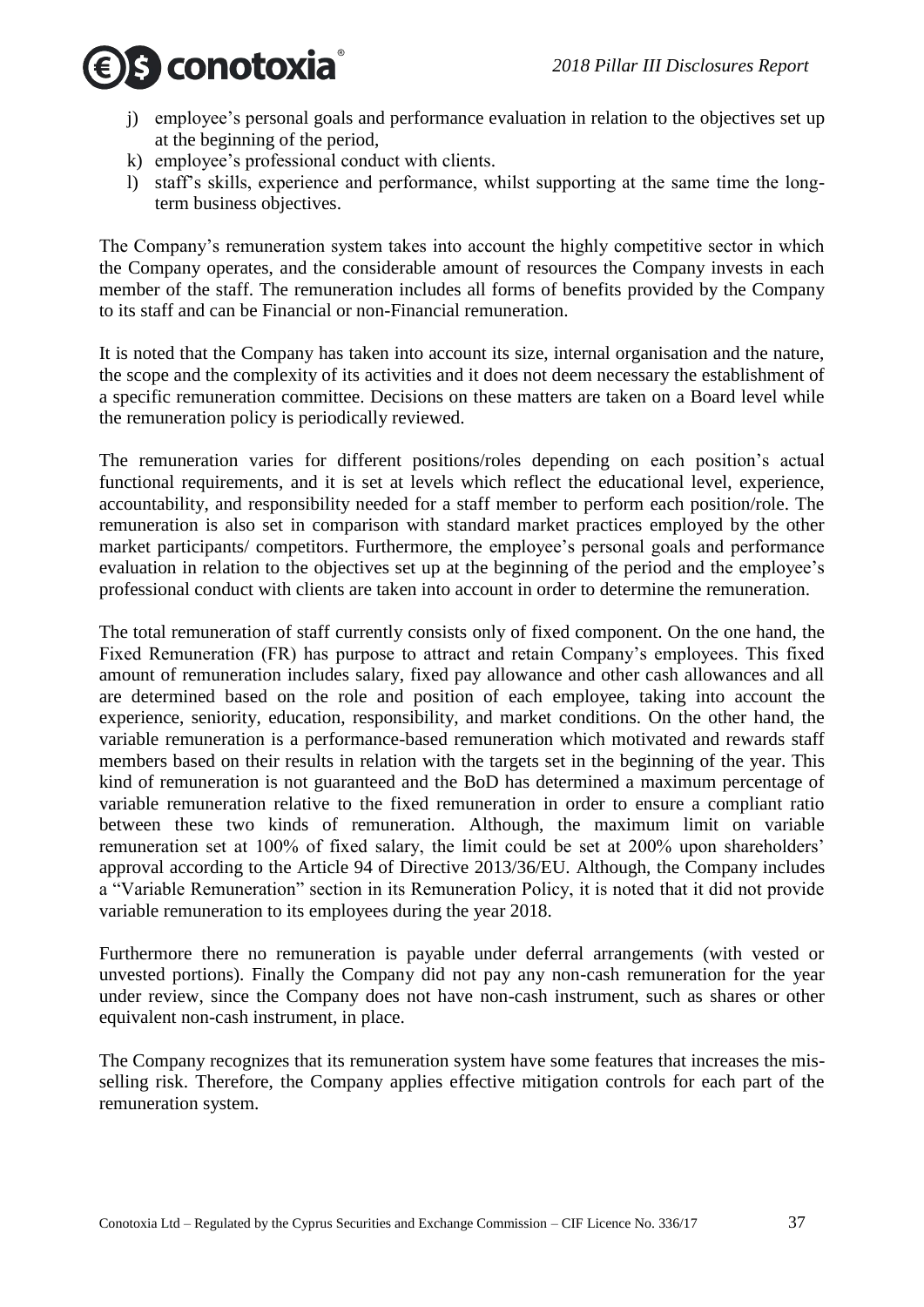# s conotoxia

# <span id="page-37-0"></span>**7.2. Link between the pay and performance**

The Company recognises the responsibility that the Staff has in driving its future success and delivering value for the Company and that remuneration is a key component in motivating and compensating its employees. Furthermore, the overall remuneration policy incorporates an annual variable incentive compensation reflecting individual performance and overall performance.

The individual performance is assessed during the annual appraisal process, which establishes objectives for all staff covering both financial and non-financial factors, specific behavioral competencies including compliance and risk management behaviors with regards to the Company's procedures.

Further to the above, the Company implements a performance appraisal method, which is based on a set of Key Performance Indicators, developed for each business unit and its target is to promote the healthy competition amongst personnel, analysis of weak and strong sides of each employee performance-based and give feedback to the staff member in order to motive them to be improved. At the most of the times, the performance appraisal takes place in a multiyear framework in order to ensure that the appraisal process assess employee's long-term performance. However, sometimes the performance appraisal is performed on medium and short-term basis, and the performance indicators of this type of performance appraisal include quantitative as well as qualitative criteria. The appraisal is being performed as follows:



# <span id="page-37-1"></span>**7.3. Remuneration of Senior Management Personnel and Directors**

The remuneration policy of the Company is intended to ensure that the Company will attract and retain the most qualified Senior Management Personnel and Directors. As stated in above, the criteria used for determining the remuneration of the Company's directors are segregated into quantitative and the qualitative criteria.